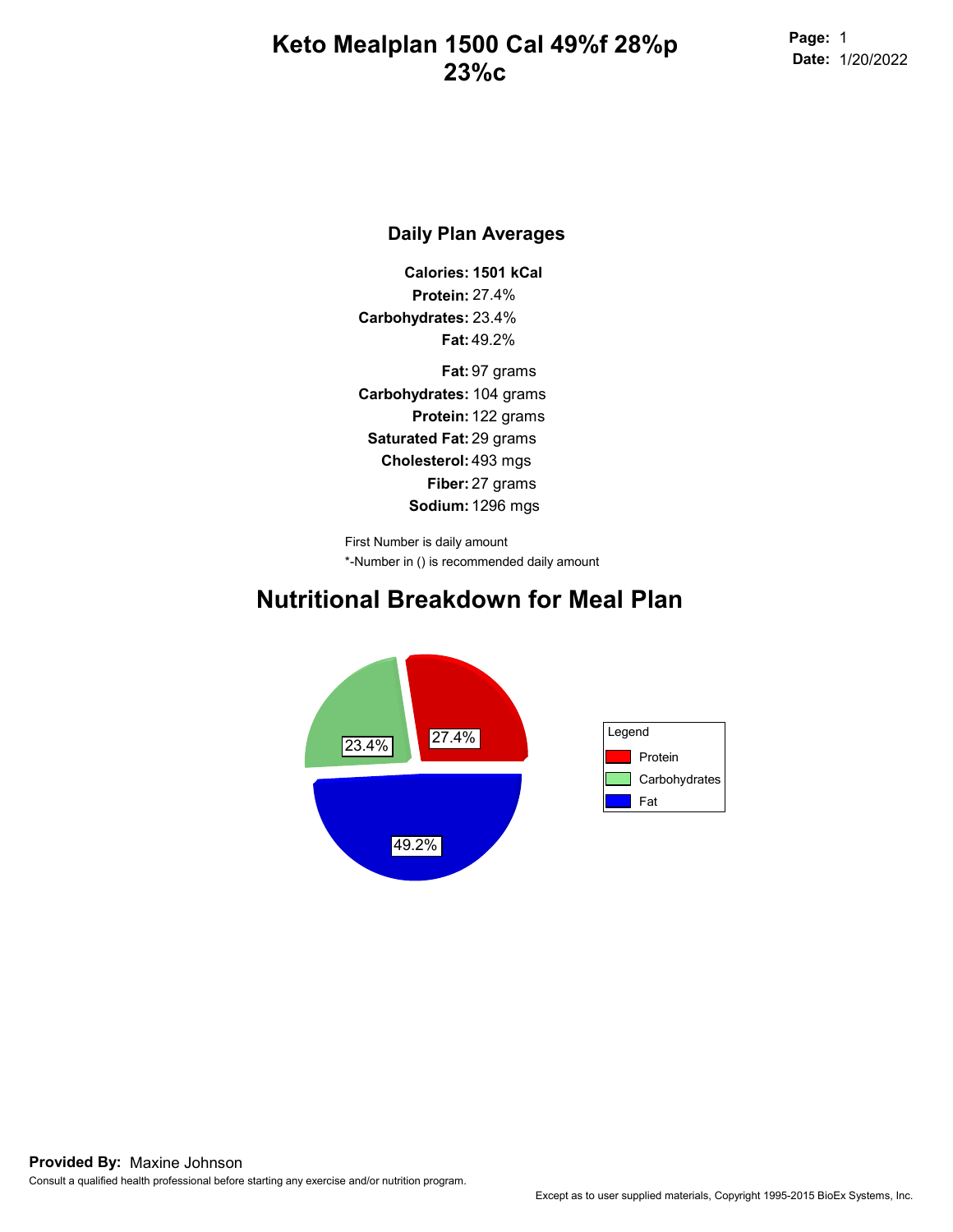Page: Date:Page: 1<br>Date: 1/20/2022

|                                                                                                                                  |                                               | <b>Calories</b> | Fat            | Carbohydrates Protein Sat. Fat Cholesterol |           |                 |              | <b>Fiber</b> | Sodium       |
|----------------------------------------------------------------------------------------------------------------------------------|-----------------------------------------------|-----------------|----------------|--------------------------------------------|-----------|-----------------|--------------|--------------|--------------|
| Day 1:                                                                                                                           |                                               | (kCal)          | (grams)        | (grams)                                    |           | (grams) (grams) | (grams)      | (grams)      | (mgs)        |
| <b>Breakfast:</b>                                                                                                                |                                               |                 |                |                                            |           |                 |              |              |              |
| <b>Mixed Berries</b>                                                                                                             | $1/2$ Cup                                     | 39.5            | 0.5            | 9.4                                        | 0.3       | 0               | 0            | 2.1          | 0.8          |
| Water, plain<br>1.                                                                                                               | Cup                                           | 0               | 0              | 0                                          | $\pmb{0}$ | $\mathbf 0$     | 0            | 0            | $\mathbf{1}$ |
| SP Complete Vanilla or Chocolate                                                                                                 | 4 Rounded<br>Tablespoons                      | 10              | $\overline{4}$ | 10                                         | 10        | 0.5             | 50           | 4            | 95           |
|                                                                                                                                  | <b>Meal Total:</b>                            | 49.5            | 4.5            | 19.4                                       | 10.3      | 0.5             | 50           | 6.1          | 96.8         |
| Snack:                                                                                                                           |                                               |                 |                |                                            |           |                 |              |              |              |
| Nuts, cashew nuts, raw                                                                                                           | $2$ oz                                        | 313.6           | 24.9           | 17.1                                       | 10.3      | 4.4             | 0            | 1.9          | 6.8          |
| Apples, Raw                                                                                                                      | $1/2$ medium (2-3/4 dia)<br>(approx 3 per lb) | 35.9            | 0.1            | 9.5                                        | 0.2       | $\pmb{0}$       | 0            | 1.7          | 0.7          |
|                                                                                                                                  | <b>Meal Total:</b>                            | 349.4           | 25             | 26.6                                       | 10.5      | 4.4             | $\mathbf{0}$ | 3.5          | 7.5          |
| Lunch:                                                                                                                           |                                               |                 |                |                                            |           |                 |              |              |              |
| Lamb, Australian, imported, fresh, leg,<br>sirloin chops, boneless, separable lean<br>only, trimmed to 1/8" fat, cooked, broiled | 4 oz                                          | 213.1           | 8.8            | 0                                          | 31.3      | 3.6             | 96.3         | N/A          | 74.8         |
| Asparagus, cooked, boiled, drained, with<br>salt                                                                                 | 4 spears (1/2" base)                          | 13.2            | 0.1            | 2.5                                        | 1.4       | $\pmb{0}$       | 0            | 1.2          | 144          |
| Yam, cooked, boiled, drained, or baked,<br>with salt                                                                             | 4 oz                                          | 129.3           | 0.2            | 30.6                                       | 1.7       | $\pmb{0}$       | 0            | 4.4          | 276.7        |
| Butter, salted                                                                                                                   | 2 $tsp(s)$                                    | 67.8            | 7.7            | $\pmb{0}$                                  | 0.1       | 4.9             | 20.3         | 0            | 54.5         |
|                                                                                                                                  | <b>Meal Total:</b>                            | 423.4           | 16.8           | 33.1                                       | 34.5      | 8.5             | 116.7        | 5.6          | 550          |
| Snack:                                                                                                                           |                                               |                 |                |                                            |           |                 |              |              |              |
| Celery, raw                                                                                                                      | 5 stalk(s), small (5<br>long)                 | 13.6            | 0.1            | 2.5                                        | 0.6       | $\pmb{0}$       | 0            | 1.4          | 68           |
| <b>Organic Peanut Butter</b>                                                                                                     | 2 Tbsp                                        | 190             | 16             | $\overline{7}$                             | 8         | $\overline{2}$  | 0            | 3            | $\mathbf 0$  |
|                                                                                                                                  | <b>Meal Total:</b>                            | 203.6           | $16.1$         | 9.5                                        | 8.6       | $\overline{2}$  | $\mathbf{0}$ | 4.4          | 68           |
| Dinner:                                                                                                                          |                                               |                 |                |                                            |           |                 |              |              |              |
| Vinegar and Oil                                                                                                                  | 2 $tbsp(s)$                                   | 143.7           | 16             | 0.8                                        | 0         | 2.9             | $\mathbf{0}$ | 0            | 0.3          |
| Garden Salad                                                                                                                     | 2 $cup(s)$                                    | 11.2            | 0.1            | 2.2                                        | 0.9       | 0               | 0            | 1.1          | 6.7          |
| Fish, salmon, coho, wild, cooked, moist<br>heat                                                                                  | $5$ oz                                        | 260.7           | 10.6           | $\mathbf 0$                                | 38.8      | 2.3             | 80.7         | $\mathbf 0$  | 75.1         |
|                                                                                                                                  | <b>Meal Total:</b>                            | 415.5           | 26.8           | $\mathbf{3}$                               | 39.7      | 5.2             | 80.7         | $1.1$        | 82.1         |

N/A = Nutritional Information Not Available Provided By: Maxine Johnson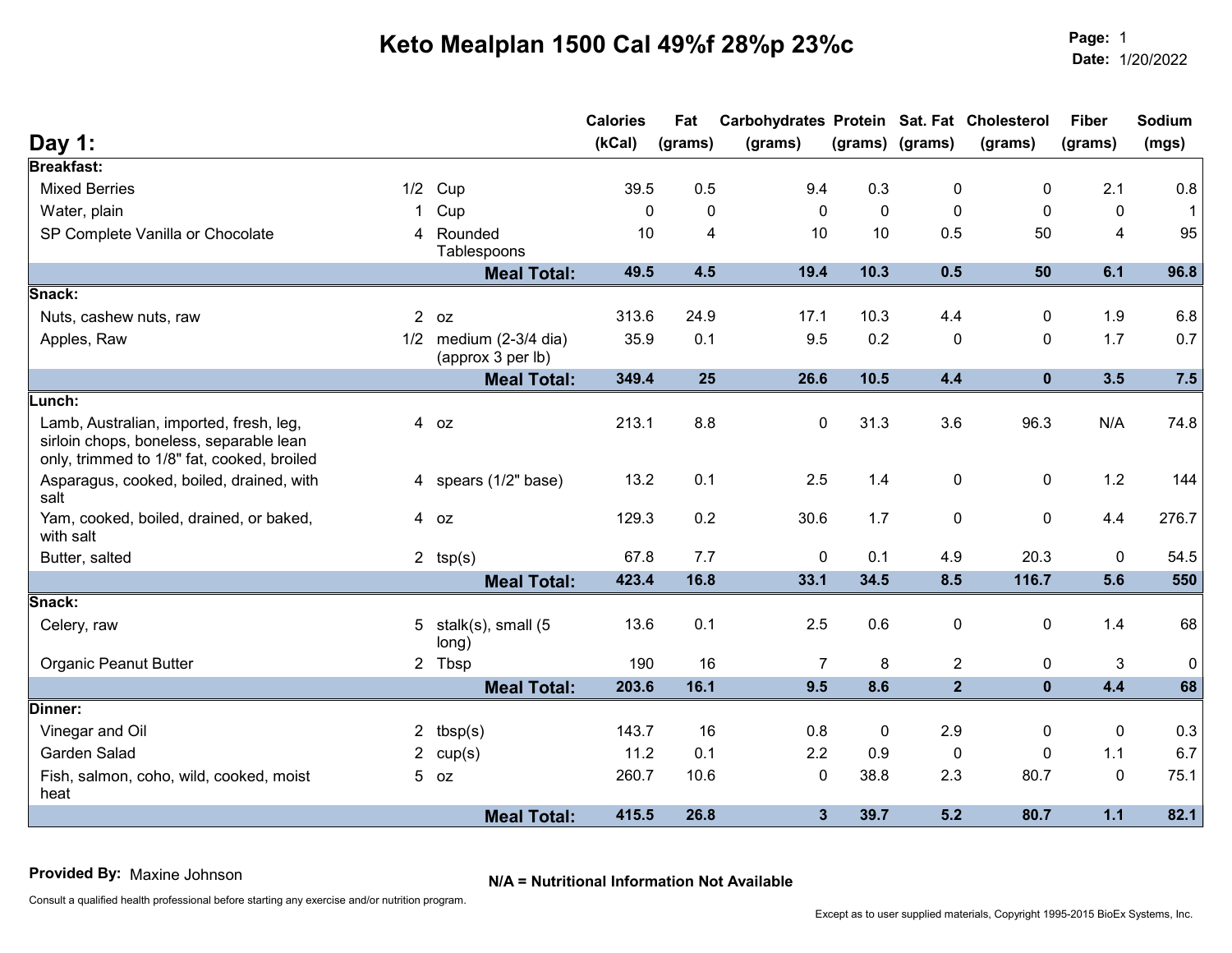Page: Date:Page: 2 1/20/2022

| Day 1:                           |                                  | <b>Calories</b><br>(kCal) | Fat<br>(grams) | Carbohydrates Protein Sat. Fat Cholesterol<br>(grams) | (grams) | (grams) | (grams) | <b>Fiber</b><br>(grams) | <b>Sodium</b><br>(mgs) |
|----------------------------------|----------------------------------|---------------------------|----------------|-------------------------------------------------------|---------|---------|---------|-------------------------|------------------------|
| Snack:                           |                                  |                           |                |                                                       |         |         |         |                         |                        |
| SP Complete Vanilla or Chocolate | 4 Rounded<br>Tablespoons         | 10                        | 4              | 10                                                    | 10      | 0.5     | 50      | 4                       | 95                     |
| Whole Milk Yogurt                | $1/3$ Cup                        | 58                        | 2.7            | 4.9                                                   | 3.6     | 1.8     | 11.2    | 0                       | 55.8                   |
| Water, plain                     | 3/4 Cup                          |                           | 0<br>0         | 0                                                     | 0       |         | 0       | 0                       | 0.8                    |
|                                  | <b>Meal Total:</b>               | 68                        | 6.7            | 14.9                                                  | 13.6    | 2.3     | 61.2    | 4                       | 151.6                  |
| + Indicates Item has Recipe      | <b>Total Nutritional Values:</b> | 1510                      | 96             | 107                                                   | 117     | 23      | 309     | 25                      | 956                    |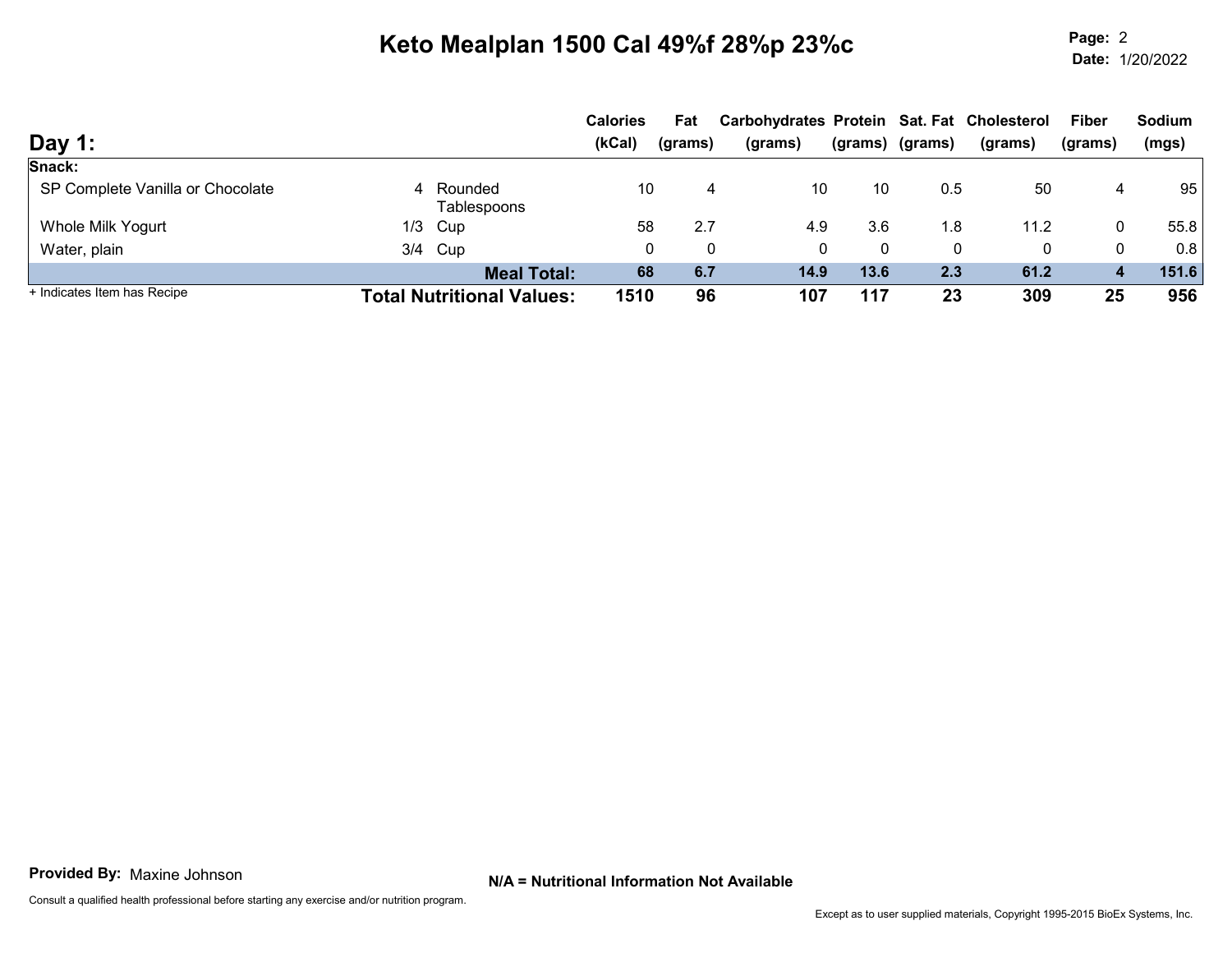Page: Date:Page: 3<br>Date: 1/20/2022

|                                                      |                      |                              | <b>Calories</b> | Fat         | Carbohydrates Protein Sat. Fat Cholesterol |                |                 |              | <b>Fiber</b> | Sodium      |
|------------------------------------------------------|----------------------|------------------------------|-----------------|-------------|--------------------------------------------|----------------|-----------------|--------------|--------------|-------------|
| Day $2:$                                             |                      |                              | (kCal)          | (grams)     | (grams)                                    |                | (grams) (grams) | (grams)      | (grams)      | (mgs)       |
| <b>Breakfast:</b><br><b>Mixed Berries</b>            |                      |                              |                 |             | 9.4                                        |                |                 |              |              |             |
|                                                      | 1/2                  | Cup                          | 39.5            | 0.5         |                                            | 0.3            | 0               | $\mathbf{0}$ | 2.1          | 0.8         |
| Egg, whole, cooked, scrambled                        |                      | 2 large                      | 203.7           | 14.9        | 2.7                                        | 13.5           | 4.5             | 429.4        | 0            | 341.6       |
|                                                      |                      | <b>Meal Total:</b>           | 243.3           | 15.4        | 12.1                                       | 13.9           | 4.5             | 429.4        | 2.1          | 342.4       |
| Snack:                                               |                      |                              |                 |             |                                            |                |                 |              |              |             |
| Water, plain                                         | 11/2                 | Cup                          | 0               | $\mathbf 0$ | $\mathbf 0$                                | $\pmb{0}$      | 0               | 0            | 0            | 1.5         |
| Grapefruit                                           |                      | 1/2 medium (approx 4<br>dia) | 41              | 0.1         | 10.3                                       | 0.8            | 0               | $\mathbf{0}$ | 1.4          | 0           |
| SP Complete Vanilla or Chocolate                     |                      | 4 Rounded<br>Tablespoons     | 10              | 4           | 10                                         | 10             | 0.5             | 50           | 4            | 95          |
|                                                      |                      | <b>Meal Total:</b>           | 51              | 4.1         | 20.3                                       | 10.8           | 0.5             | 50           | 5.4          | 96.5        |
| <b>Lunch:</b>                                        |                      |                              |                 |             |                                            |                |                 |              |              |             |
| Broccoli, cooked, boiled, drained, with salt         | 1.                   | cup(s), chopped              | 54.6            | 0.6         | 11.2                                       | 3.7            | 0.1             | $\mathbf{0}$ | 5.1          | 408.7       |
| Butter, salted                                       | $\mathbf{2}^{\circ}$ | tsp(s)                       | 67.8            | 7.7         | 0                                          | 0.1            | 4.9             | 20.3         | $\mathbf{0}$ | 54.5        |
| Fish, salmon, coho, wild, cooked, dry heat           |                      | $5$ $oz$                     | 196.9           | 6.1         | 0                                          | 33.2           | 1.5             | 77.9         | $\mathbf{0}$ | 82.2        |
|                                                      |                      | <b>Meal Total:</b>           | 319.3           | 14.4        | 11.2                                       | 37             | 6.5             | 98.3         | 5.1          | 545.4       |
| Snack:                                               |                      |                              |                 |             |                                            |                |                 |              |              |             |
| <b>Granny Smith Apple</b>                            | 1/2                  | raw, with skin               | 55.9            | 0.3         | 14.5                                       | 0.2            | 0.1             | $\mathbf 0$  | 2.6          | $\mathbf 0$ |
| <b>Raw Pumpkin Seeds</b>                             |                      | 0Z                           | 150             | 13          | 5                                          | $\overline{7}$ | 3               | $\mathbf{0}$ | 4            | 5           |
| Whole Milk Yogurt                                    | 1/2                  | Cup                          | 87.9            | 4.1         | 7.4                                        | 5.4            | 2.7             | 16.9         | $\mathbf{0}$ | 84.6        |
|                                                      |                      | <b>Meal Total:</b>           | 293.8           | 17.4        | 26.9                                       | 12.6           | 5.8             | 16.9         | 6.6          | 89.6        |
| Dinner:                                              |                      |                              |                 |             |                                            |                |                 |              |              |             |
| <b>CHICKEN LIGHT &amp; DARK MEAT</b><br>ONLY-ROASTED |                      | 4 oz                         | 215.5           | 8.4         | $\mathbf 0$                                | 32.8           | 2.3             | 100.9        | $\mathbf 0$  | 97.5        |
| Vinegar and Oil                                      |                      | 2 $tbsp(s)$                  | 143.7           | 16          | 0.8                                        | 0              | 2.9             | $\mathbf{0}$ | 0            | 0.3         |
| Garden Salad                                         | $\mathbf{2}$         | cup(s)                       | 11.2            | 0.1         | 2.2                                        | 0.9            | 0               | 0            | 1.1          | 6.7         |
| Wild rice, cooked                                    | 1/2                  | cup(s)                       | 82.8            | 0.3         | 17.5                                       | 3.3            | 0               | $\mathbf{0}$ | 1.5          | 2.5         |
| Butter, salted                                       |                      | 2 $tsp(s)$                   | 67.8            | 7.7         | 0                                          | 0.1            | 4.9             | 20.3         | $\mathbf{0}$ | 54.5        |
|                                                      |                      | <b>Meal Total:</b>           | 521             | 32.5        | 20.5                                       | 37.1           | 10.1            | 121.3        | 2.6          | 161.5       |

N/A = Nutritional Information Not Available Provided By: Maxine Johnson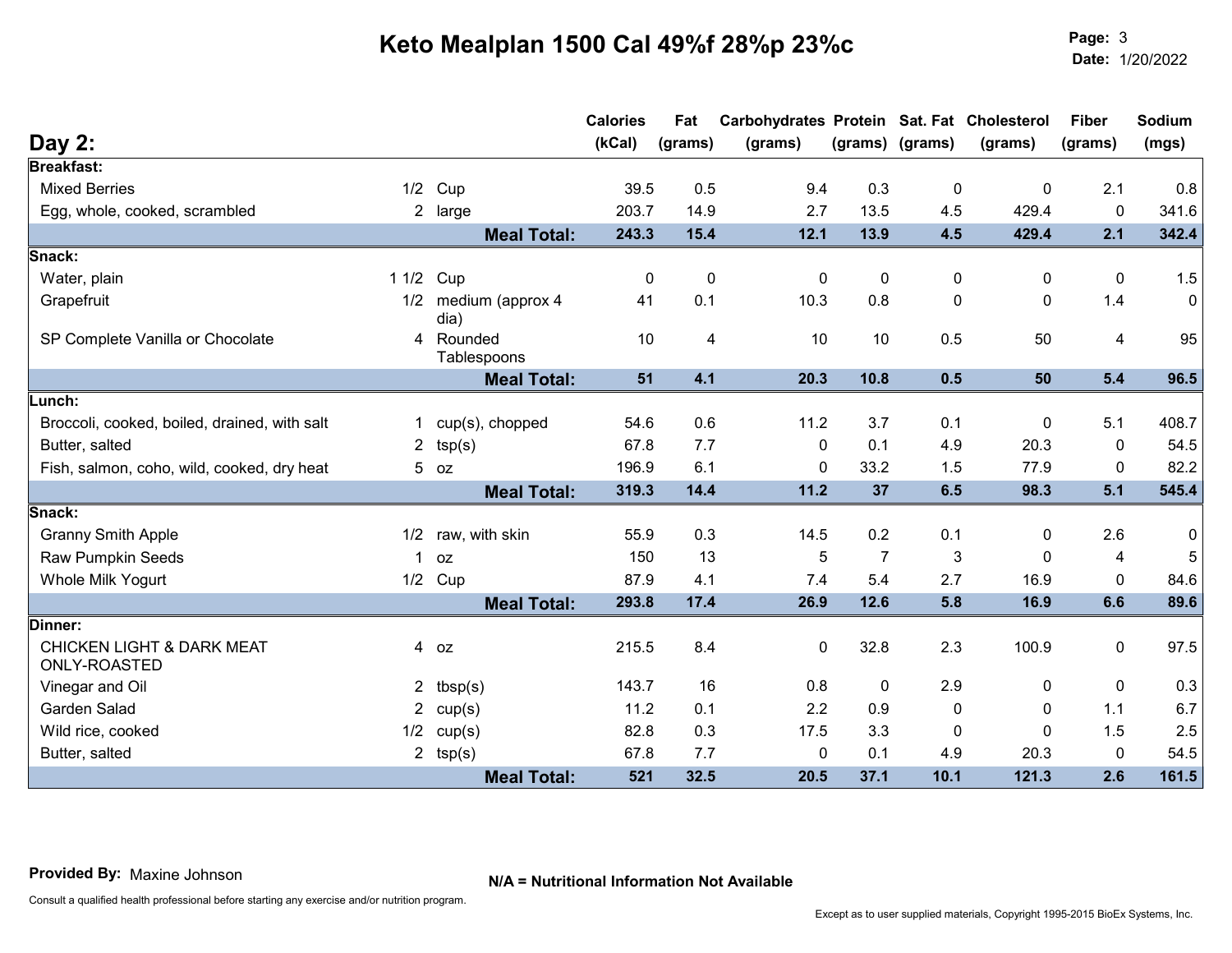Page: Date:Page: 4 1/20/2022

|                                  |           |                                  | <b>Calories</b> | Fat     | Carbohydrates Protein Sat. Fat Cholesterol |         |         |         | <b>Fiber</b>     | <b>Sodium</b> |
|----------------------------------|-----------|----------------------------------|-----------------|---------|--------------------------------------------|---------|---------|---------|------------------|---------------|
| Day $2:$                         |           |                                  | (kCal)          | (grams) | (grams)                                    | (grams) | (grams) | (grams) | (grams)          | (mgs)         |
| Snack:                           |           |                                  |                 |         |                                            |         |         |         |                  |               |
| SP Complete Vanilla or Chocolate |           | 4 Rounded<br>Tablespoons         | 10              |         | 10                                         | 10      | 0.5     | 50      | 4                | 95            |
| Water, plain                     | 1 1/2 Cup |                                  |                 |         |                                            | 0<br>0  | 0       |         | 0                | 1.5           |
|                                  |           | <b>Meal Total:</b>               | 10              | 4       | 10                                         | 10      | 0.5     | 50      | $\boldsymbol{4}$ | 96.5          |
| + Indicates Item has Recipe      |           | <b>Total Nutritional Values:</b> | 1438            | 88      | 101                                        | 121     | 28      | 766     | 26               | 1332          |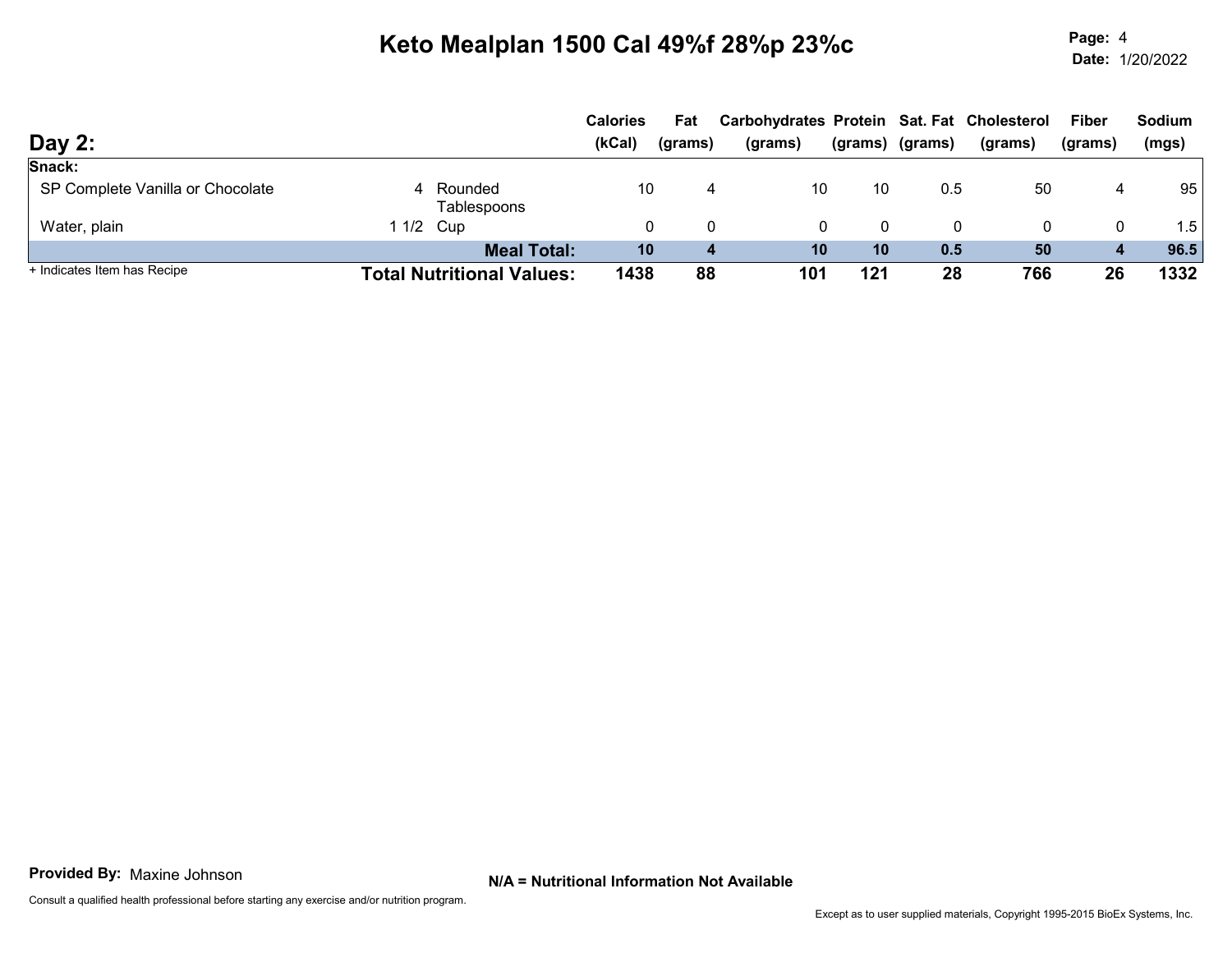Page: Date:Page: 5<br>Date: 1/20/2022

|                                                                                                                                                                                                                                 |                |                                    | <b>Calories</b> | Fat            | Carbohydrates Protein Sat. Fat Cholesterol |                |                 |              | <b>Fiber</b>   | Sodium    |
|---------------------------------------------------------------------------------------------------------------------------------------------------------------------------------------------------------------------------------|----------------|------------------------------------|-----------------|----------------|--------------------------------------------|----------------|-----------------|--------------|----------------|-----------|
| Day 3:                                                                                                                                                                                                                          |                |                                    | (KCal)          | (grams)        | (grams)                                    |                | (grams) (grams) | (grams)      | (grams)        | (mgs)     |
| <b>Breakfast:</b>                                                                                                                                                                                                               |                |                                    |                 |                |                                            |                |                 |              |                |           |
| <b>Mixed Berries</b>                                                                                                                                                                                                            |                | $1/2$ Cup                          | 39.5            | 0.5            | 9.4                                        | 0.3            | $\mathbf 0$     | $\mathbf 0$  | 2.1            | 0.8       |
| Whole Milk Yogurt                                                                                                                                                                                                               | 1.             | Cup                                | 175.9           | 8.1            | 14.9                                       | 10.8           | 5.4             | 33.8         | $\mathbf{0}$   | 169.1     |
| SP Complete Vanilla or Chocolate                                                                                                                                                                                                | 4              | Rounded<br>Tablespoons             | 10              | 4              | 10                                         | 10             | 0.5             | 50           | 4              | 95        |
|                                                                                                                                                                                                                                 |                | <b>Meal Total:</b>                 | 225.4           | 12.6           | 34.3                                       | 21.1           | $6\phantom{1}$  | 83.8         | 6.1            | 264.9     |
| Snack:                                                                                                                                                                                                                          |                |                                    |                 |                |                                            |                |                 |              |                |           |
| <b>Granny Smith Apple</b>                                                                                                                                                                                                       |                | 1/2 raw, with skin                 | 55.9            | 0.3            | 14.5                                       | 0.2            | 0.1             | $\Omega$     | 2.6            | 0         |
| Cottage Cheese creamed, large or small<br>curd                                                                                                                                                                                  | 1/2            | cup(s), large curd<br>(not packed) | 102.9           | 4.5            | 3.5                                        | 11.7           | 1.8             | 17.8         | $\mathbf 0$    | 382.2     |
|                                                                                                                                                                                                                                 |                | <b>Meal Total:</b>                 | 158.8           | 4.9            | 18                                         | 11.9           | 1.9             | 17.8         | 2.6            | 382.2     |
| Lunch:                                                                                                                                                                                                                          |                |                                    |                 |                |                                            |                |                 |              |                |           |
| Green Beans - Cooked w/ Salt                                                                                                                                                                                                    |                | 1 $cup(s)$                         | 35.1            | 0.2            | 7.9                                        | $\overline{2}$ | 0.1             | $\mathbf 0$  | 4              | 330.8     |
| Beef, top sirloin, steak, separable lean<br>and fat, trimmed to 1/8" fat, select,<br>cooked, broiled                                                                                                                            |                | 4 oz                               | 260.7           | 14.4           | $\mathbf 0$                                | 30.7           | 5.7             | 75.9         | $\mathbf 0$    | 64.6      |
| Sauerkraut, Raw                                                                                                                                                                                                                 |                | 2 Tablespoons                      | 2.6             | 0              | 1.3                                        | $\mathbf 0$    | 0               | $\mathbf{0}$ | 0.9            | 98.6      |
| Butter, salted                                                                                                                                                                                                                  | $\overline{2}$ | tsp(s)                             | 67.8            | 7.7            | $\mathbf 0$                                | 0.1            | 4.9             | 20.3         | $\pmb{0}$      | 54.5      |
| Sweet potato, cooked, baked in skin,<br>without salt                                                                                                                                                                            |                | $3$ oz                             | 76.5            | 0.1            | 17.6                                       | 1.7            | $\mathbf 0$     | $\mathbf{0}$ | 2.8            | 30.6      |
|                                                                                                                                                                                                                                 |                | <b>Meal Total:</b>                 | 442.7           | 22.4           | 26.8                                       | 34.5           | 10.6            | 96.3         | 7.7            | 579       |
| Snack:                                                                                                                                                                                                                          |                |                                    |                 |                |                                            |                |                 |              |                |           |
| Water, plain                                                                                                                                                                                                                    | 1 1/2 Cup      |                                    | $\Omega$        | $\mathbf 0$    | $\Omega$                                   | 0              | 0               | $\Omega$     | 0              | 1.5       |
| Organic Coconut Oil                                                                                                                                                                                                             |                | Tbsp                               | 120             | 14             | $\Omega$                                   | 0              | 12              | $\Omega$     | 0              | $\pmb{0}$ |
| SP Complete Vanilla or Chocolate                                                                                                                                                                                                | 4              | Rounded<br>Tablespoons             | 10              | $\overline{4}$ | 10                                         | 10             | 0.5             | 50           | $\overline{4}$ | 95        |
| Peanut butter, chunk style, with salt                                                                                                                                                                                           |                | 2 $tbsp(s)$                        | 188.5           | 16             | 6.9                                        | 7.7            | 2.6             | 0            | 2.6            | 155.5     |
|                                                                                                                                                                                                                                 |                | <b>Meal Total:</b>                 | 318.5           | 34             | 16.9                                       | 17.7           | 15.1            | 50           | 6.6            | 252       |
| Dinner:                                                                                                                                                                                                                         |                |                                    |                 |                |                                            |                |                 |              |                |           |
| Garden Salad                                                                                                                                                                                                                    |                | 2 $cup(s)$                         | 11.2            | 0.1            | 2.2                                        | 0.9            | $\mathbf 0$     | $\mathbf 0$  | 1.1            | 6.7       |
| Vinegar and Oil                                                                                                                                                                                                                 | $\mathbf{2}$   | tbsp(s)                            | 143.7           | 16             | 0.8                                        | $\mathbf 0$    | 2.9             | $\mathbf{0}$ | $\mathbf{0}$   | 0.3       |
| Fish, salmon, coho, wild, cooked, dry heat                                                                                                                                                                                      |                | $5$ $oz$                           | 196.9           | 6.1            | $\mathbf 0$                                | 33.2           | 1.5             | 77.9         | $\mathbf{0}$   | 82.2      |
|                                                                                                                                                                                                                                 |                | <b>Meal Total:</b>                 | 351.8           | 22.2           | $\overline{3}$                             | 34.1           | 4.4             | 77.9         | $1.1$          | 89.2      |
| $\sim$ . The state of the state of the state of the state of the state of the state of the state of the state of the state of the state of the state of the state of the state of the state of the state of the state of the st |                |                                    |                 |                |                                            |                |                 |              |                |           |

N/A = Nutritional Information Not Available Provided By: Maxine Johnson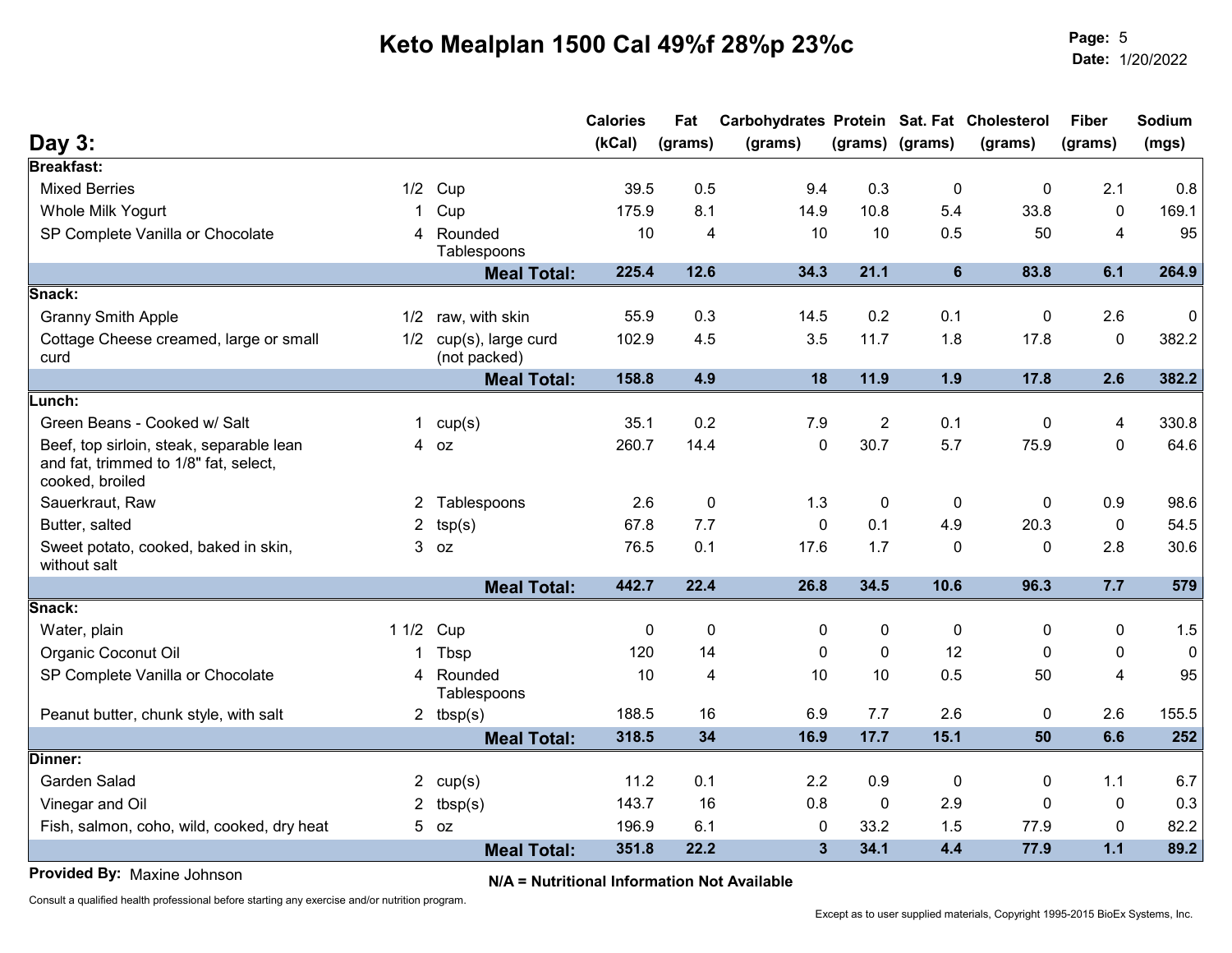Page: Date:Page: 6 1/20/2022

| Day 3:                           |                                  | <b>Calories</b><br>(kCal) | Fat<br>(grams) | Carbohydrates Protein Sat. Fat Cholesterol<br>(grams) | (grams) | (grams) | (grams) | <b>Fiber</b><br>(grams) | <b>Sodium</b><br>(mgs) |
|----------------------------------|----------------------------------|---------------------------|----------------|-------------------------------------------------------|---------|---------|---------|-------------------------|------------------------|
| Snack:                           |                                  |                           |                |                                                       |         |         |         |                         |                        |
| SP Complete Vanilla or Chocolate | 4 Rounded<br>Tablespoons         | 10                        | 4              | 10                                                    | 10      | 0.5     | 50      | 4                       | 95                     |
| Water, plain                     | Cup                              | 0                         |                | 0                                                     |         |         | 0       | 0                       |                        |
|                                  | <b>Meal Total:</b>               | 10                        | 4              | 10                                                    | 10      | 0.5     | 50      | 4                       | 96                     |
| + Indicates Item has Recipe      | <b>Total Nutritional Values:</b> | 1507                      | 100            | 109                                                   | 129     | 38      | 376     | 28                      | 1663                   |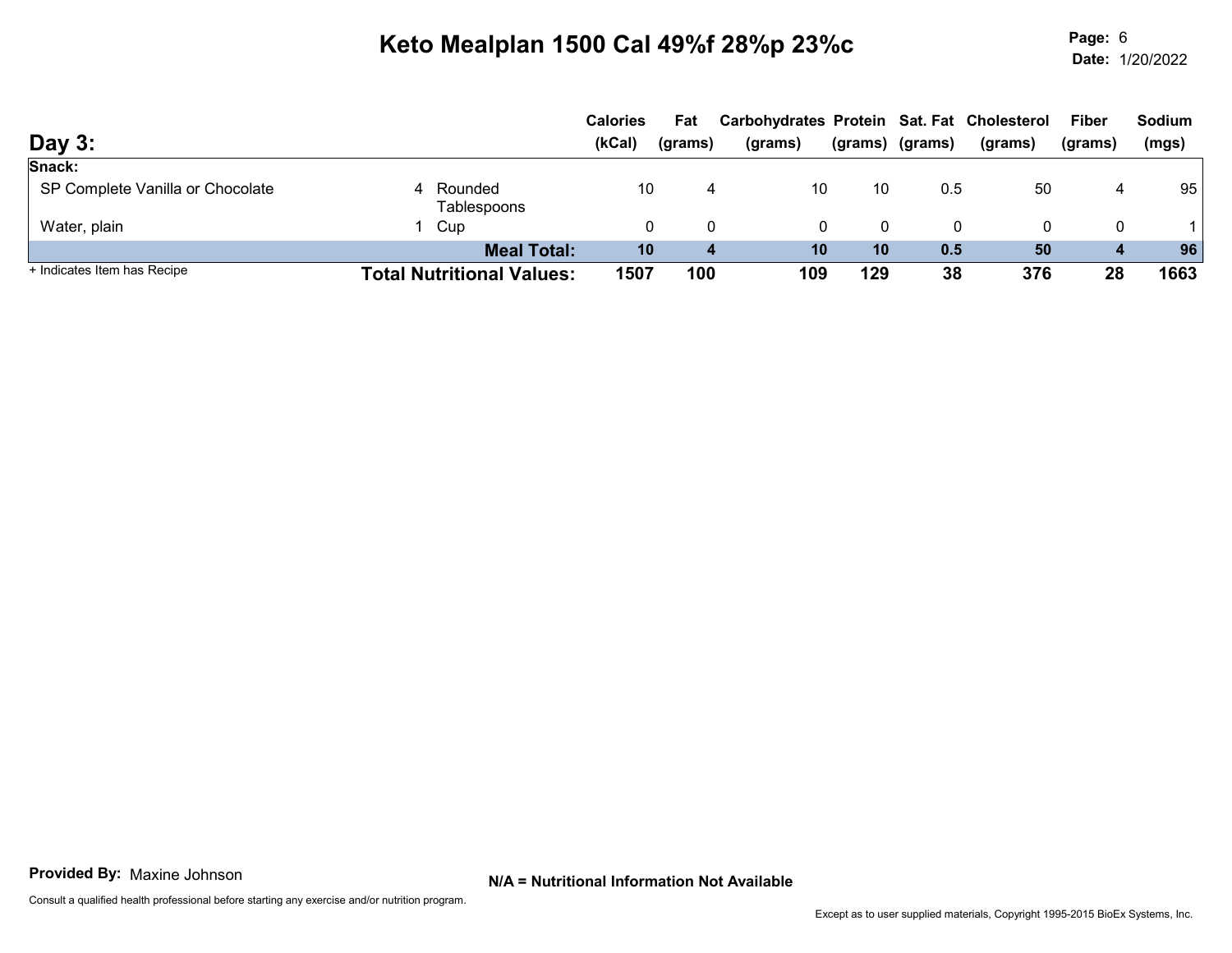Page: Date:Page: 7<br>Date: 1/20/2022

|                                                                  |     |                          | <b>Calories</b> | Fat      | Carbohydrates Protein Sat. Fat Cholesterol |                |                 |              | <b>Fiber</b> | Sodium         |
|------------------------------------------------------------------|-----|--------------------------|-----------------|----------|--------------------------------------------|----------------|-----------------|--------------|--------------|----------------|
| Day 4:                                                           |     |                          | (KCal)          | (grams)  | (grams)                                    |                | (grams) (grams) | (grams)      | (grams)      | (mgs)          |
| <b>Breakfast:</b>                                                |     |                          |                 |          |                                            |                |                 |              |              |                |
| Avocado                                                          | 1/2 | avocado                  | 160.8           | 14.7     | 8.6                                        | $\overline{2}$ | 2.1             | $\mathbf{0}$ | 6.7          | $\overline{7}$ |
| Egg(s) (Without salt)                                            |     | large egg(s)             | 71.5            | 5        | 0.4                                        | 6.3            | 1.6             | 211.5        | $\mathbf{0}$ | 70             |
| Parmesan Cheese - Grated                                         |     | tbsp(s)                  | 21.6            | 1.4      | 0.2                                        | 1.9            | 0.9             | 4.4          | $\mathbf{0}$ | 76.4           |
|                                                                  |     | <b>Meal Total:</b>       | 253.8           | 21.1     | 9.2                                        | 10.2           | 4.6             | 215.9        | 6.7          | 153.5          |
| Snack:                                                           |     |                          |                 |          |                                            |                |                 |              |              |                |
| Nectarines, raw                                                  | 1   | fruit $(2-1/2"$ dia)     | 59.8            | 0.4      | 14.3                                       | 1.4            | 0               | 0            | 2.3          | 0              |
| Cheese, cottage, creamed, large or small                         |     | 1/2 cup(s), small curd   | 110.2           | 4.8      | 3.8                                        | 12.5           | 1.9             | 19.1         | $\mathbf{0}$ | 409.5          |
| curd                                                             |     | (not packed)             |                 |          |                                            |                |                 |              |              |                |
|                                                                  |     | <b>Meal Total:</b>       | 170.1           | 5.3      | 18.2                                       | 14             | 2 <sup>1</sup>  | 19.1         | 2.3          | 409.5          |
| Lunch:                                                           |     |                          |                 |          |                                            |                |                 |              |              |                |
| Garden Salad                                                     |     | cup(s)                   | 5.6             | 0.1      | 1.1                                        | 0.4            | 0               | 0            | 0.6          | 3.4            |
| Vinegar and Oil                                                  | 2   | tbsp(s)                  | 143.7           | 16       | 0.8                                        | 0              | 2.9             | $\Omega$     | $\mathbf{0}$ | 0.3            |
| Beef, ground, 80% lean meat / 20% fat,<br>patty, cooked, broiled |     | 1 $1/2$ serving $(3 oz)$ | 345.5           | 22.7     | $\mathbf 0$                                | 32.8           | 8.6             | 116          | $\Omega$     | 95.6           |
|                                                                  |     | <b>Meal Total:</b>       | 494.8           | 38.8     | 1.9                                        | 33.3           | 11.5            | 116          | 0.6          | 99.3           |
| Snack:                                                           |     |                          |                 |          |                                            |                |                 |              |              |                |
| <b>Granny Smith Apple</b>                                        |     | raw, with skin           | 111.8           | 0.7      | 29                                         | 0.4            | 0.1             | $\Omega$     | 5.1          | 0              |
| SP Complete Vanilla or Chocolate                                 |     | 4 Rounded                | 10              | 4        | 10                                         | 10             | 0.5             | 50           | 4            | 95             |
|                                                                  |     | Tablespoons              |                 |          |                                            |                |                 |              |              |                |
| Water, plain                                                     |     | 1 Cup                    | 0               | $\Omega$ | 0                                          | 0              | 0               | $\mathbf{0}$ | 0            | 1              |
|                                                                  |     | <b>Meal Total:</b>       | 121.8           | 4.7      | 39                                         | 10.4           | 0.6             | 50           | 9.1          | 96             |
| Dinner:                                                          |     |                          |                 |          |                                            |                |                 |              |              |                |
| Fish, salmon, pink, cooked, dry heat                             |     | $5$ $oz$                 | 211.1           | 6.3      | $\mathbf 0$                                | 36.2           | 1               | 94.9         | 0            | 121.8          |
| Asparagus, cooked, boiled, drained, with<br>salt                 |     | 5 spears (1/2" base)     | 16.5            | 0.2      | 3.1                                        | 1.8            | 0               | 0            | 1.5          | 180            |
| Garden Salad                                                     |     | 2 $cup(s)$               | 11.2            | 0.1      | 2.2                                        | 0.9            | 0               | 0            | 1.1          | 6.7            |
| Vinegar and Oil                                                  |     | tbsp(s)                  | 143.7           | 16       | 0.8                                        | 0              | 2.9             | $\Omega$     | 0            | 0.3            |
| Avocado                                                          |     | 1/2 avocado              | 160.8           | 14.7     | 8.6                                        | $\overline{2}$ | 2.1             | $\Omega$     | 6.7          | $\overline{7}$ |
|                                                                  |     | <b>Meal Total:</b>       | 543.3           | 37.3     | 14.7                                       | 40.9           | 6.1             | 94.9         | 9.4          | 315.9          |

N/A = Nutritional Information Not Available Provided By: Maxine Johnson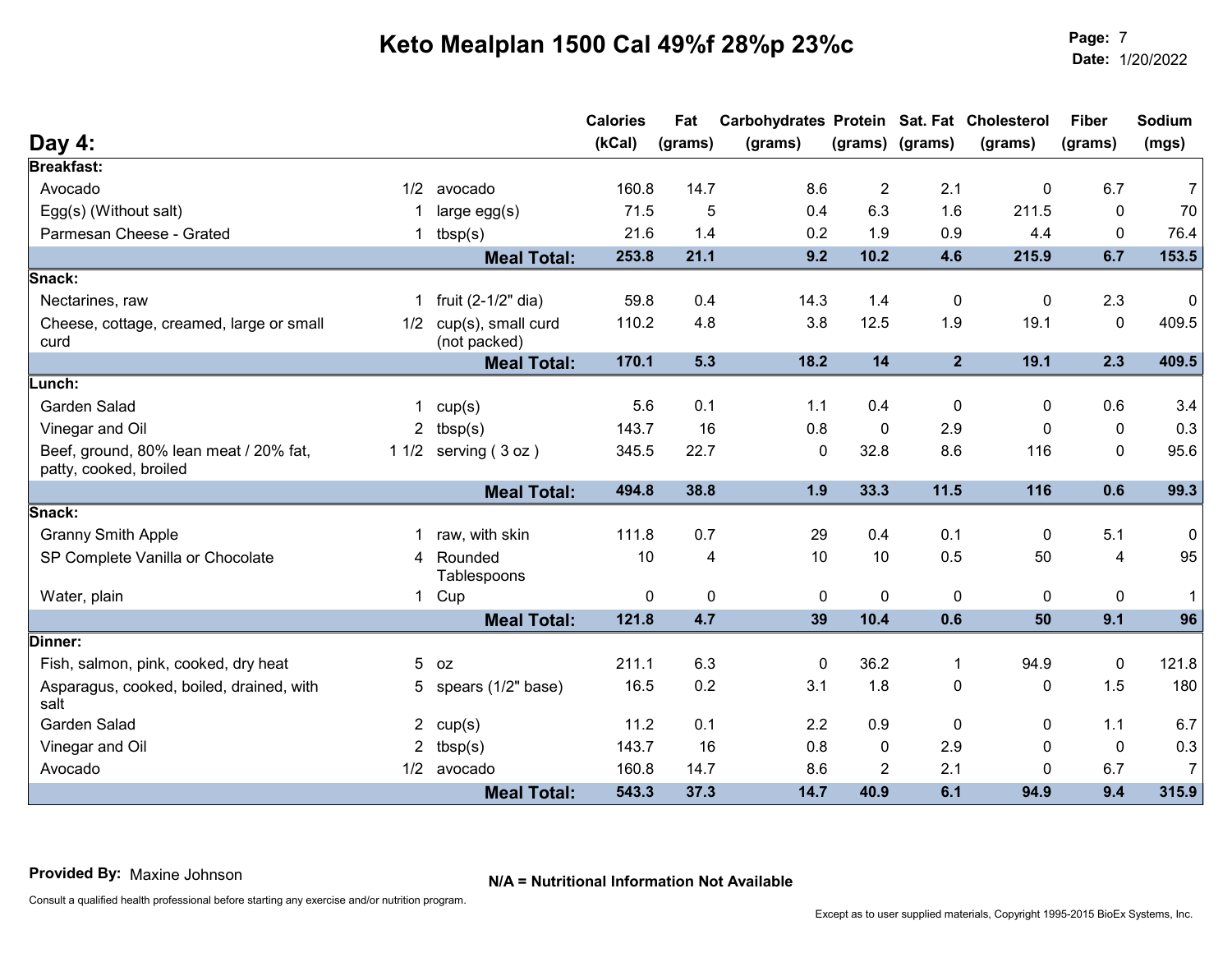Page: Date:Page: 8 1/20/2022

|                                  |                                  | <b>Calories</b> | Fat     | Carbohydrates Protein Sat. Fat Cholesterol |         |         |         | <b>Fiber</b> | <b>Sodium</b> |
|----------------------------------|----------------------------------|-----------------|---------|--------------------------------------------|---------|---------|---------|--------------|---------------|
| Day 4:                           |                                  | (kCal)          | (grams) | (grams)                                    | (grams) | (grams) | (grams) | (grams)      | (mgs)         |
| Snack:                           |                                  |                 |         |                                            |         |         |         |              |               |
| Water, plain                     | 1 Cup                            |                 |         |                                            | 0       |         |         | 0            |               |
| SP Complete Vanilla or Chocolate | 4 Rounded<br>Tablespoons         | 10              | 4       | 10                                         | 10      | 0.5     | 50      | 4            | 95            |
|                                  | <b>Meal Total:</b>               | 10              |         | 10                                         | 10      | 0.5     | 50      | 4            | 96            |
| + Indicates Item has Recipe      | <b>Total Nutritional Values:</b> | 1594            | 111     | 93                                         | 119     | 25      | 546     | 32           | 1170          |

N/A = Nutritional Information Not Available Provided By: Maxine Johnson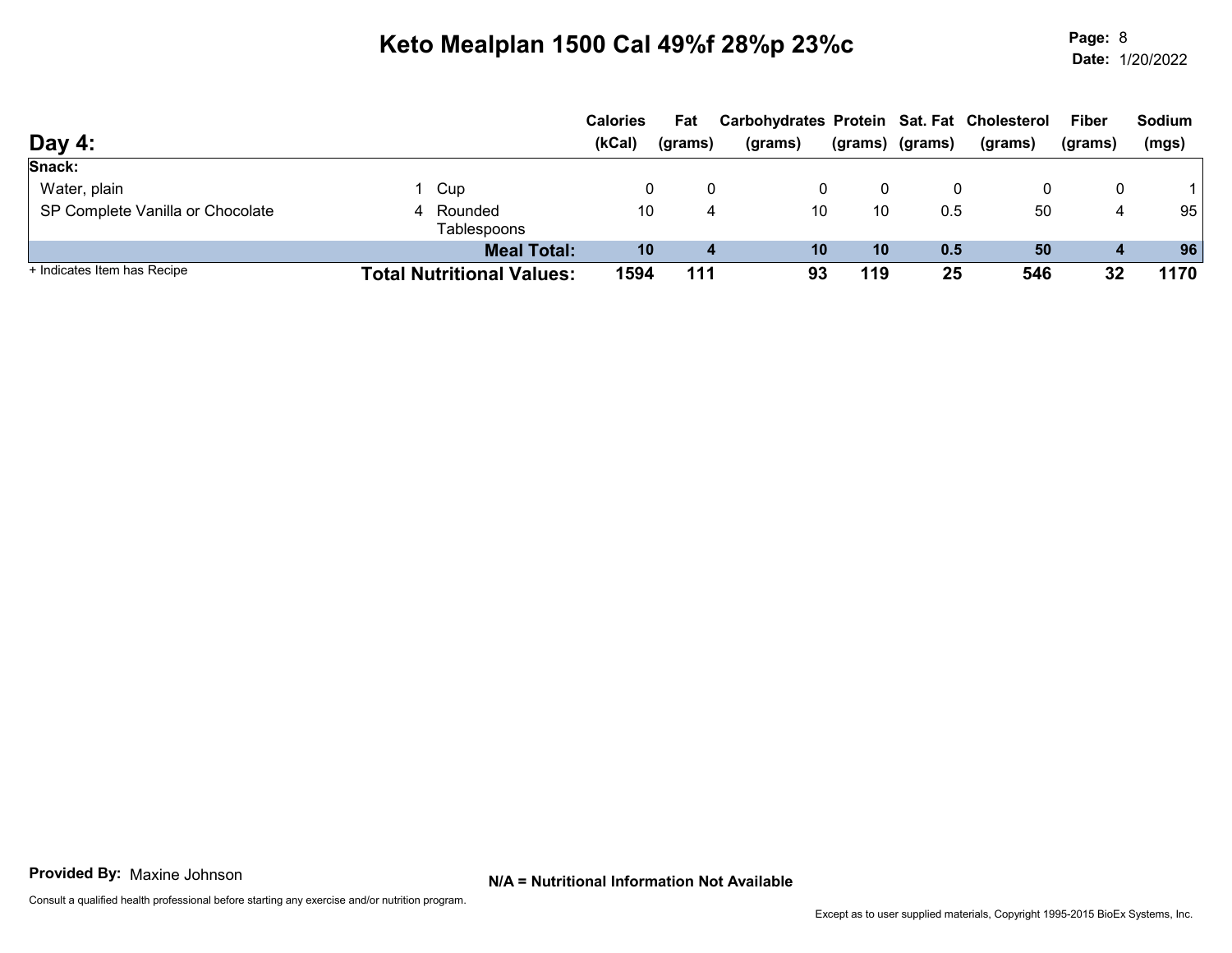Page: Date:Page: 9<br>Date: 1/20/2022

| (grams) (grams)<br><b>Breakfast:</b><br><b>Mixed Berries</b><br>0.5<br>9.4<br>0.3<br>2.1<br>$1/2$ Cup<br>39.5<br>0<br>$\Omega$<br>$\Omega$<br>$\Omega$<br>0<br>$\Omega$<br>$\mathbf{0}$<br>Water, plain<br>Cup<br>$\Omega$<br>$\Omega$<br>10<br>$\overline{4}$<br>SP Complete Vanilla or Chocolate<br>4 Rounded<br>10<br>4<br>10<br>0.5<br>50<br>Tablespoons<br>49.5<br>4.5<br>19.4<br>10.3<br>0.5<br>50<br>6.1<br><b>Meal Total:</b><br>Snack:<br>313.6<br>24.9<br>17.1<br>Nuts, cashew nuts, raw<br>$2$ oz<br>10.3<br>4.4<br>$\Omega$<br>1.9<br>$1/2$ medium (2-3/4 dia)<br>9.5<br>0.2<br>1.7<br>35.9<br>0.1<br>$\pmb{0}$<br>0<br>Apples, Raw<br>(approx 3 per lb)<br><b>Meal Total:</b><br>349.4<br>25<br>26.6<br>10.5<br>4.4<br>$\mathbf 0$<br>3.5<br>Lunch:<br>213.1<br>8.8<br>$\mathbf 0$<br>31.3<br>3.6<br>96.3<br>N/A<br>Lamb, Australian, imported, fresh, leg,<br>4 oz<br>sirloin chops, boneless, separable lean<br>only, trimmed to 1/8" fat, cooked, broiled<br>Asparagus, cooked, boiled, drained, with<br>2.5<br>1.2<br>4 spears (1/2" base)<br>13.2<br>0.1<br>1.4<br>0<br>$\mathbf{0}$<br>salt<br>0<br>0.2<br>30.6<br>1.7<br>4.4<br>129.3<br>$\mathbf{0}$<br>Yam, cooked, boiled, drained, or baked,<br>4 oz<br>with salt<br>67.8<br>7.7<br>0<br>0.1<br>4.9<br>20.3<br>$\mathbf{0}$<br>Butter, salted<br>2 $tsp(s)$<br>116.7<br>423.4<br>16.8<br>33.1<br>34.5<br>8.5<br>5.6<br><b>Meal Total:</b><br>Snack:<br>2.5<br>0.6<br>0<br>Celery, raw<br>5 stalk(s), small $(5$<br>13.6<br>0.1<br>0<br>1.4<br>long)<br><b>Organic Peanut Butter</b><br>190<br>16<br>8<br>$\overline{2}$<br>$\mathbf{3}$<br>2 Tbsp<br>$\overline{7}$<br>0<br>$\overline{2}$<br>16.1<br>9.5<br>8.6<br>4.4<br><b>Meal Total:</b><br>203.6<br>$\mathbf 0$<br>Dinner:<br>2.9<br>Vinegar and Oil<br>143.7<br>16<br>0.8<br>0<br>2 $tbsp(s)$<br>$\mathbf{0}$<br>0<br>2.2<br>Garden Salad<br>11.2<br>0.1<br>0.9<br>$\mathbf 0$<br>1.1<br>2 $cup(s)$<br>$\Omega$<br>$5$ $oz$<br>260.7<br>10.6<br>38.8<br>2.3<br>80.7<br>$\mathbf 0$<br>Fish, salmon, coho, wild, cooked, moist<br>0<br>heat<br>26.8<br>$\overline{\mathbf{3}}$<br>39.7<br>$1.1$<br>415.5<br>5.2<br>80.7 |               |                    | <b>Calories</b> | Fat     | Carbohydrates Protein Sat. Fat Cholesterol |  |         | <b>Fiber</b> | Sodium       |
|-------------------------------------------------------------------------------------------------------------------------------------------------------------------------------------------------------------------------------------------------------------------------------------------------------------------------------------------------------------------------------------------------------------------------------------------------------------------------------------------------------------------------------------------------------------------------------------------------------------------------------------------------------------------------------------------------------------------------------------------------------------------------------------------------------------------------------------------------------------------------------------------------------------------------------------------------------------------------------------------------------------------------------------------------------------------------------------------------------------------------------------------------------------------------------------------------------------------------------------------------------------------------------------------------------------------------------------------------------------------------------------------------------------------------------------------------------------------------------------------------------------------------------------------------------------------------------------------------------------------------------------------------------------------------------------------------------------------------------------------------------------------------------------------------------------------------------------------------------------------------------------------------------------------------------------------------------------------------------------------------------------------------------------------------------------------------------------------------------------------------------------------------------|---------------|--------------------|-----------------|---------|--------------------------------------------|--|---------|--------------|--------------|
|                                                                                                                                                                                                                                                                                                                                                                                                                                                                                                                                                                                                                                                                                                                                                                                                                                                                                                                                                                                                                                                                                                                                                                                                                                                                                                                                                                                                                                                                                                                                                                                                                                                                                                                                                                                                                                                                                                                                                                                                                                                                                                                                                       | <b>Day 5:</b> |                    | (KCal)          | (grams) | (grams)                                    |  | (grams) | (grams)      | (mgs)        |
|                                                                                                                                                                                                                                                                                                                                                                                                                                                                                                                                                                                                                                                                                                                                                                                                                                                                                                                                                                                                                                                                                                                                                                                                                                                                                                                                                                                                                                                                                                                                                                                                                                                                                                                                                                                                                                                                                                                                                                                                                                                                                                                                                       |               |                    |                 |         |                                            |  |         |              |              |
|                                                                                                                                                                                                                                                                                                                                                                                                                                                                                                                                                                                                                                                                                                                                                                                                                                                                                                                                                                                                                                                                                                                                                                                                                                                                                                                                                                                                                                                                                                                                                                                                                                                                                                                                                                                                                                                                                                                                                                                                                                                                                                                                                       |               |                    |                 |         |                                            |  |         |              | 0.8          |
|                                                                                                                                                                                                                                                                                                                                                                                                                                                                                                                                                                                                                                                                                                                                                                                                                                                                                                                                                                                                                                                                                                                                                                                                                                                                                                                                                                                                                                                                                                                                                                                                                                                                                                                                                                                                                                                                                                                                                                                                                                                                                                                                                       |               |                    |                 |         |                                            |  |         |              | $\mathbf{1}$ |
|                                                                                                                                                                                                                                                                                                                                                                                                                                                                                                                                                                                                                                                                                                                                                                                                                                                                                                                                                                                                                                                                                                                                                                                                                                                                                                                                                                                                                                                                                                                                                                                                                                                                                                                                                                                                                                                                                                                                                                                                                                                                                                                                                       |               |                    |                 |         |                                            |  |         |              | 95           |
|                                                                                                                                                                                                                                                                                                                                                                                                                                                                                                                                                                                                                                                                                                                                                                                                                                                                                                                                                                                                                                                                                                                                                                                                                                                                                                                                                                                                                                                                                                                                                                                                                                                                                                                                                                                                                                                                                                                                                                                                                                                                                                                                                       |               |                    |                 |         |                                            |  |         |              | 96.8         |
|                                                                                                                                                                                                                                                                                                                                                                                                                                                                                                                                                                                                                                                                                                                                                                                                                                                                                                                                                                                                                                                                                                                                                                                                                                                                                                                                                                                                                                                                                                                                                                                                                                                                                                                                                                                                                                                                                                                                                                                                                                                                                                                                                       |               |                    |                 |         |                                            |  |         |              |              |
|                                                                                                                                                                                                                                                                                                                                                                                                                                                                                                                                                                                                                                                                                                                                                                                                                                                                                                                                                                                                                                                                                                                                                                                                                                                                                                                                                                                                                                                                                                                                                                                                                                                                                                                                                                                                                                                                                                                                                                                                                                                                                                                                                       |               |                    |                 |         |                                            |  |         |              | 6.8          |
|                                                                                                                                                                                                                                                                                                                                                                                                                                                                                                                                                                                                                                                                                                                                                                                                                                                                                                                                                                                                                                                                                                                                                                                                                                                                                                                                                                                                                                                                                                                                                                                                                                                                                                                                                                                                                                                                                                                                                                                                                                                                                                                                                       |               |                    |                 |         |                                            |  |         |              | 0.7          |
|                                                                                                                                                                                                                                                                                                                                                                                                                                                                                                                                                                                                                                                                                                                                                                                                                                                                                                                                                                                                                                                                                                                                                                                                                                                                                                                                                                                                                                                                                                                                                                                                                                                                                                                                                                                                                                                                                                                                                                                                                                                                                                                                                       |               |                    |                 |         |                                            |  |         |              | 7.5          |
|                                                                                                                                                                                                                                                                                                                                                                                                                                                                                                                                                                                                                                                                                                                                                                                                                                                                                                                                                                                                                                                                                                                                                                                                                                                                                                                                                                                                                                                                                                                                                                                                                                                                                                                                                                                                                                                                                                                                                                                                                                                                                                                                                       |               |                    |                 |         |                                            |  |         |              |              |
|                                                                                                                                                                                                                                                                                                                                                                                                                                                                                                                                                                                                                                                                                                                                                                                                                                                                                                                                                                                                                                                                                                                                                                                                                                                                                                                                                                                                                                                                                                                                                                                                                                                                                                                                                                                                                                                                                                                                                                                                                                                                                                                                                       |               |                    |                 |         |                                            |  |         |              | 74.8         |
|                                                                                                                                                                                                                                                                                                                                                                                                                                                                                                                                                                                                                                                                                                                                                                                                                                                                                                                                                                                                                                                                                                                                                                                                                                                                                                                                                                                                                                                                                                                                                                                                                                                                                                                                                                                                                                                                                                                                                                                                                                                                                                                                                       |               |                    |                 |         |                                            |  |         |              | 144          |
|                                                                                                                                                                                                                                                                                                                                                                                                                                                                                                                                                                                                                                                                                                                                                                                                                                                                                                                                                                                                                                                                                                                                                                                                                                                                                                                                                                                                                                                                                                                                                                                                                                                                                                                                                                                                                                                                                                                                                                                                                                                                                                                                                       |               |                    |                 |         |                                            |  |         |              | 276.7        |
|                                                                                                                                                                                                                                                                                                                                                                                                                                                                                                                                                                                                                                                                                                                                                                                                                                                                                                                                                                                                                                                                                                                                                                                                                                                                                                                                                                                                                                                                                                                                                                                                                                                                                                                                                                                                                                                                                                                                                                                                                                                                                                                                                       |               |                    |                 |         |                                            |  |         |              | 54.5         |
|                                                                                                                                                                                                                                                                                                                                                                                                                                                                                                                                                                                                                                                                                                                                                                                                                                                                                                                                                                                                                                                                                                                                                                                                                                                                                                                                                                                                                                                                                                                                                                                                                                                                                                                                                                                                                                                                                                                                                                                                                                                                                                                                                       |               |                    |                 |         |                                            |  |         |              | 550          |
|                                                                                                                                                                                                                                                                                                                                                                                                                                                                                                                                                                                                                                                                                                                                                                                                                                                                                                                                                                                                                                                                                                                                                                                                                                                                                                                                                                                                                                                                                                                                                                                                                                                                                                                                                                                                                                                                                                                                                                                                                                                                                                                                                       |               |                    |                 |         |                                            |  |         |              |              |
|                                                                                                                                                                                                                                                                                                                                                                                                                                                                                                                                                                                                                                                                                                                                                                                                                                                                                                                                                                                                                                                                                                                                                                                                                                                                                                                                                                                                                                                                                                                                                                                                                                                                                                                                                                                                                                                                                                                                                                                                                                                                                                                                                       |               |                    |                 |         |                                            |  |         |              | 68           |
|                                                                                                                                                                                                                                                                                                                                                                                                                                                                                                                                                                                                                                                                                                                                                                                                                                                                                                                                                                                                                                                                                                                                                                                                                                                                                                                                                                                                                                                                                                                                                                                                                                                                                                                                                                                                                                                                                                                                                                                                                                                                                                                                                       |               |                    |                 |         |                                            |  |         |              | 0            |
|                                                                                                                                                                                                                                                                                                                                                                                                                                                                                                                                                                                                                                                                                                                                                                                                                                                                                                                                                                                                                                                                                                                                                                                                                                                                                                                                                                                                                                                                                                                                                                                                                                                                                                                                                                                                                                                                                                                                                                                                                                                                                                                                                       |               |                    |                 |         |                                            |  |         |              | 68           |
|                                                                                                                                                                                                                                                                                                                                                                                                                                                                                                                                                                                                                                                                                                                                                                                                                                                                                                                                                                                                                                                                                                                                                                                                                                                                                                                                                                                                                                                                                                                                                                                                                                                                                                                                                                                                                                                                                                                                                                                                                                                                                                                                                       |               |                    |                 |         |                                            |  |         |              |              |
|                                                                                                                                                                                                                                                                                                                                                                                                                                                                                                                                                                                                                                                                                                                                                                                                                                                                                                                                                                                                                                                                                                                                                                                                                                                                                                                                                                                                                                                                                                                                                                                                                                                                                                                                                                                                                                                                                                                                                                                                                                                                                                                                                       |               |                    |                 |         |                                            |  |         |              | 0.3          |
|                                                                                                                                                                                                                                                                                                                                                                                                                                                                                                                                                                                                                                                                                                                                                                                                                                                                                                                                                                                                                                                                                                                                                                                                                                                                                                                                                                                                                                                                                                                                                                                                                                                                                                                                                                                                                                                                                                                                                                                                                                                                                                                                                       |               |                    |                 |         |                                            |  |         |              | 6.7          |
|                                                                                                                                                                                                                                                                                                                                                                                                                                                                                                                                                                                                                                                                                                                                                                                                                                                                                                                                                                                                                                                                                                                                                                                                                                                                                                                                                                                                                                                                                                                                                                                                                                                                                                                                                                                                                                                                                                                                                                                                                                                                                                                                                       |               |                    |                 |         |                                            |  |         |              | 75.1         |
|                                                                                                                                                                                                                                                                                                                                                                                                                                                                                                                                                                                                                                                                                                                                                                                                                                                                                                                                                                                                                                                                                                                                                                                                                                                                                                                                                                                                                                                                                                                                                                                                                                                                                                                                                                                                                                                                                                                                                                                                                                                                                                                                                       |               | <b>Meal Total:</b> |                 |         |                                            |  |         |              | 82.1         |

N/A = Nutritional Information Not Available Provided By: Maxine Johnson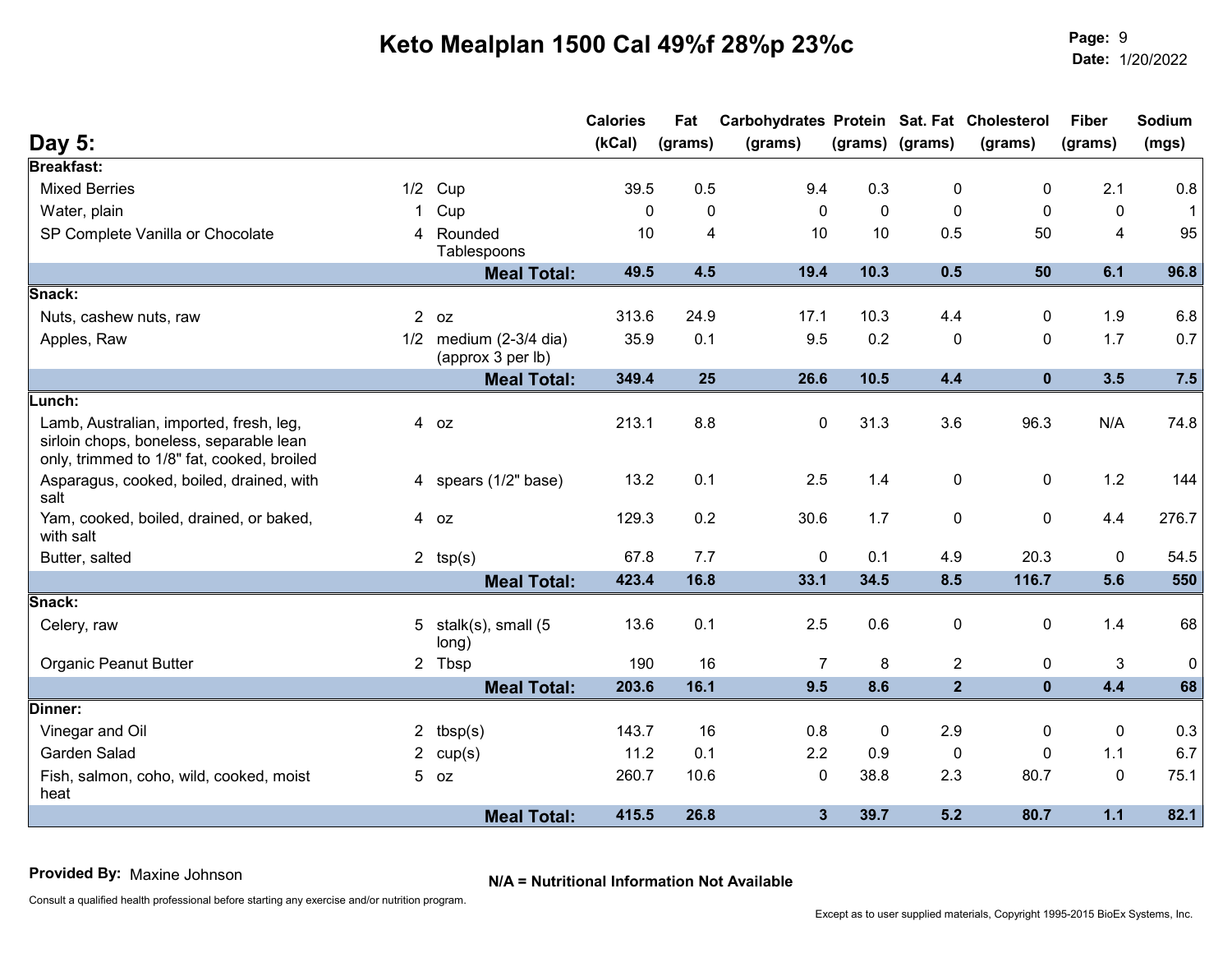Page: Date:Page: 10<br>Date: 1/20/2022

| <b>Day 5:</b>                    |                                  | <b>Calories</b><br>(kCal) | Fat<br>(grams) | Carbohydrates Protein Sat. Fat Cholesterol<br>(grams) | (grams) | (grams) | (grams) | <b>Fiber</b><br>(grams) | <b>Sodium</b><br>(mgs) |
|----------------------------------|----------------------------------|---------------------------|----------------|-------------------------------------------------------|---------|---------|---------|-------------------------|------------------------|
| Snack:                           |                                  |                           |                |                                                       |         |         |         |                         |                        |
| SP Complete Vanilla or Chocolate | 4 Rounded<br>Tablespoons         | 10                        | 4              | 10                                                    | 10      | 0.5     | 50      | 4                       | 95                     |
| Whole Milk Yogurt                | $1/3$ Cup                        | 58                        | 2.7            | 4.9                                                   | 3.6     | .8      | 11.2    | 0                       | 55.8                   |
| Water, plain                     | 3/4 Cup                          |                           | 0<br>0         | 0                                                     | 0       | 0       | 0       | 0                       | 0.8                    |
|                                  | <b>Meal Total:</b>               | 68                        | 6.7            | 14.9                                                  | 13.6    | 2.3     | 61.2    | 4                       | 151.6                  |
| + Indicates Item has Recipe      | <b>Total Nutritional Values:</b> | 1510                      | 96             | 107                                                   | 117     | 23      | 309     | 25                      | 956                    |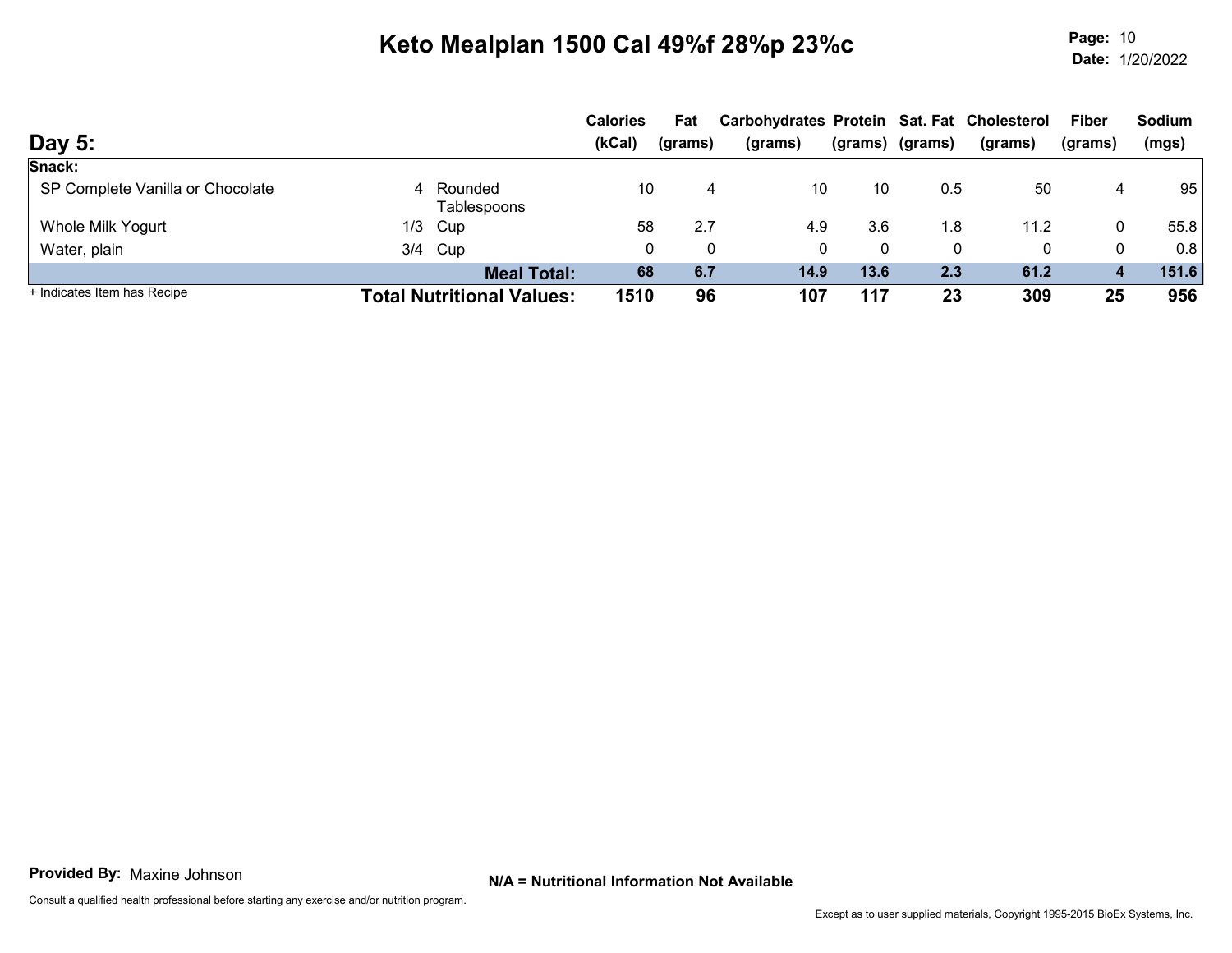Page: Date:Page: 11<br>Date: 1/20/2022

|                                                      |                |                                | <b>Calories</b><br>(kCal) | Fat         | Carbohydrates Protein Sat. Fat Cholesterol |                |                 |              | <b>Fiber</b> | Sodium |
|------------------------------------------------------|----------------|--------------------------------|---------------------------|-------------|--------------------------------------------|----------------|-----------------|--------------|--------------|--------|
| Day 6:                                               |                |                                |                           | (grams)     | (grams)                                    |                | (grams) (grams) | (grams)      | (grams)      | (mgs)  |
| <b>Breakfast:</b>                                    |                |                                |                           |             |                                            |                |                 |              |              |        |
| <b>Mixed Berries</b>                                 | 1/2            | Cup                            | 39.5                      | 0.5         | 9.4                                        | 0.3            | $\mathbf 0$     | $\mathbf{0}$ | 2.1          | 0.8    |
| Egg, whole, cooked, scrambled                        |                | 2 large                        | 203.7                     | 14.9        | 2.7                                        | 13.5           | 4.5             | 429.4        | $\mathbf 0$  | 341.6  |
|                                                      |                | <b>Meal Total:</b>             | 243.3                     | 15.4        | 12.1                                       | 13.9           | 4.5             | 429.4        | 2.1          | 342.4  |
| Snack:                                               |                |                                |                           |             |                                            |                |                 |              |              |        |
| Water, plain                                         |                | 1 1/2 Cup                      | 0                         | $\mathbf 0$ | 0                                          | $\pmb{0}$      | 0               | 0            | 0            | 1.5    |
| Grapefruit                                           | 1/2            | medium (approx 4               | 41                        | 0.1         | 10.3                                       | 0.8            | $\mathbf{0}$    | $\Omega$     | 1.4          | 0      |
| SP Complete Vanilla or Chocolate                     | 4              | dia)<br>Rounded<br>Tablespoons | 10                        | 4           | 10                                         | 10             | 0.5             | 50           | 4            | 95     |
|                                                      |                | <b>Meal Total:</b>             | 51                        | 4.1         | 20.3                                       | 10.8           | 0.5             | 50           | 5.4          | 96.5   |
| Lunch:                                               |                |                                |                           |             |                                            |                |                 |              |              |        |
| Broccoli, cooked, boiled, drained, with salt         |                | cup(s), chopped                | 54.6                      | 0.6         | 11.2                                       | 3.7            | 0.1             | 0            | 5.1          | 408.7  |
| Butter, salted                                       | $\overline{2}$ | tsp(s)                         | 67.8                      | 7.7         | $\Omega$                                   | 0.1            | 4.9             | 20.3         | 0            | 54.5   |
| Fish, salmon, coho, wild, cooked, dry heat           |                | $5$ $oz$                       | 196.9                     | 6.1         | 0                                          | 33.2           | 1.5             | 77.9         | $\mathbf{0}$ | 82.2   |
|                                                      |                | <b>Meal Total:</b>             | 319.3                     | 14.4        | 11.2                                       | 37             | 6.5             | 98.3         | 5.1          | 545.4  |
| Snack:                                               |                |                                |                           |             |                                            |                |                 |              |              |        |
| <b>Granny Smith Apple</b>                            | 1/2            | raw, with skin                 | 55.9                      | 0.3         | 14.5                                       | 0.2            | 0.1             | $\mathbf{0}$ | 2.6          | 0      |
| <b>Raw Pumpkin Seeds</b>                             |                | 0Z                             | 150                       | 13          | 5                                          | $\overline{7}$ | 3               | $\mathbf{0}$ | 4            | 5      |
| Whole Milk Yogurt                                    |                | $1/2$ Cup                      | 87.9                      | 4.1         | 7.4                                        | 5.4            | 2.7             | 16.9         | $\mathbf{0}$ | 84.6   |
|                                                      |                | <b>Meal Total:</b>             | 293.8                     | 17.4        | 26.9                                       | 12.6           | 5.8             | 16.9         | 6.6          | 89.6   |
| Dinner:                                              |                |                                |                           |             |                                            |                |                 |              |              |        |
| <b>CHICKEN LIGHT &amp; DARK MEAT</b><br>ONLY-ROASTED |                | 4 oz                           | 215.5                     | 8.4         | 0                                          | 32.8           | 2.3             | 100.9        | $\mathbf 0$  | 97.5   |
| Vinegar and Oil                                      |                | 2 $tbsp(s)$                    | 143.7                     | 16          | 0.8                                        | 0              | 2.9             | 0            | 0            | 0.3    |
| <b>Garden Salad</b>                                  |                | 2 $cup(s)$                     | 11.2                      | 0.1         | 2.2                                        | 0.9            | 0               | $\mathbf{0}$ | 1.1          | 6.7    |
| Wild rice, cooked                                    | 1/2            | cup(s)                         | 82.8                      | 0.3         | 17.5                                       | 3.3            | 0               | $\Omega$     | 1.5          | 2.5    |
| Butter, salted                                       |                | 2 $tsp(s)$                     | 67.8                      | 7.7         | 0                                          | 0.1            | 4.9             | 20.3         | $\mathbf 0$  | 54.5   |
|                                                      |                | <b>Meal Total:</b>             | 521                       | 32.5        | 20.5                                       | 37.1           | 10.1            | 121.3        | 2.6          | 161.5  |

N/A = Nutritional Information Not Available Provided By: Maxine Johnson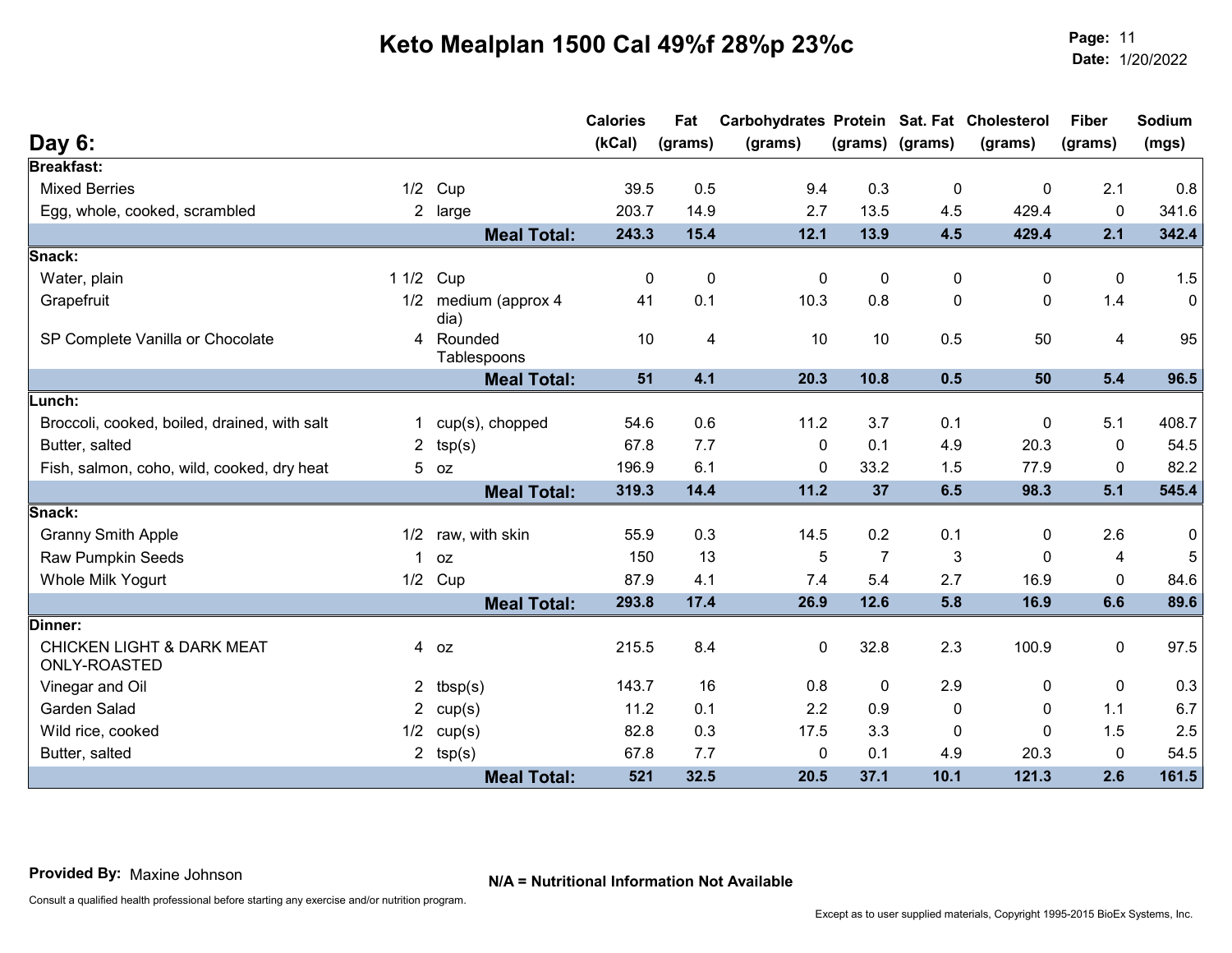Page: Date:Page: 12<br>Date: 1/20/2022

|                                  |                                  | <b>Calories</b> | Fat     | Carbohydrates Protein Sat. Fat Cholesterol |         |         |         | <b>Fiber</b>     | <b>Sodium</b> |
|----------------------------------|----------------------------------|-----------------|---------|--------------------------------------------|---------|---------|---------|------------------|---------------|
| Day 6:                           |                                  | (kCal)          | (grams) | (grams)                                    | (grams) | (grams) | (grams) | (grams)          | (mgs)         |
| Snack:                           |                                  |                 |         |                                            |         |         |         |                  |               |
| SP Complete Vanilla or Chocolate | 4 Rounded<br>Tablespoons         | 10              |         | 10                                         | 10      | 0.5     | 50      | 4                | 95            |
| Water, plain                     | 1 1/2 Cup                        | 0               | 0       |                                            |         | 0       |         | $\Omega$         | 1.5           |
|                                  | <b>Meal Total:</b>               | 10              | 4       | 10                                         | 10      | 0.5     | 50      | $\boldsymbol{4}$ | 96.5          |
| + Indicates Item has Recipe      | <b>Total Nutritional Values:</b> | 1438            | 88      | 101                                        | 121     | 28      | 766     | 26               | 1332          |

N/A = Nutritional Information Not Available Provided By: Maxine Johnson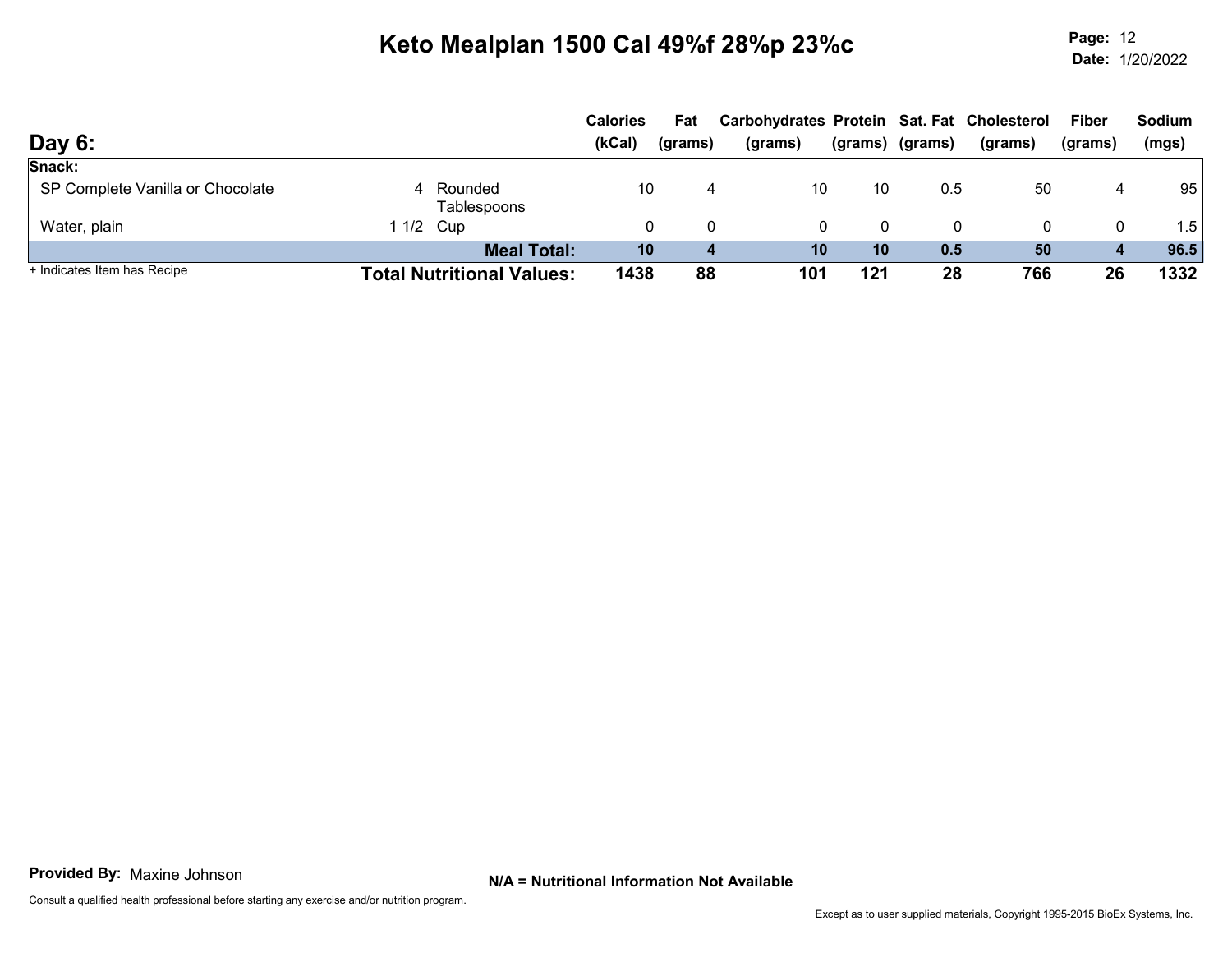Page: Date:Page: 13<br>Date: 1/20/2022

| Day 7:<br>(kCal)<br>(grams)<br>(grams) (grams)<br>(grams)<br>(grams)<br>(grams)<br><b>Breakfast:</b><br><b>Mixed Berries</b><br>Cup<br>39.5<br>0.5<br>9.4<br>0.3<br>$\pmb{0}$<br>0<br>2.1<br>1/2<br>8.1<br>14.9<br>10.8<br>33.8<br>Whole Milk Yogurt<br>175.9<br>5.4<br>0<br>Cup<br>1.<br>SP Complete Vanilla or Chocolate<br>4 Rounded<br>10<br>10<br>0.5<br>10<br>4<br>50<br>$\overline{4}$<br>Tablespoons<br>225.4<br>12.6<br>34.3<br>21.1<br>6<br>83.8<br>6.1<br><b>Meal Total:</b><br>Snack:<br><b>Granny Smith Apple</b><br>0.3<br>14.5<br>0.2<br>0.1<br>1/2 raw, with skin<br>55.9<br>2.6<br>0<br>3.5<br>Cottage Cheese creamed, large or small<br>cup(s), large curd<br>102.9<br>4.5<br>11.7<br>1.8<br>17.8<br>$\mathbf 0$<br>1/2<br>curd<br>(not packed)<br>4.9<br>18<br>11.9<br>1.9<br>17.8<br>2.6<br><b>Meal Total:</b><br>158.8<br>Lunch:<br>0.2<br>$\overline{2}$<br>Green Beans - Cooked w/ Salt<br>35.1<br>7.9<br>0.1<br>0<br>4<br>1 $cup(s)$<br>$\mathbf 0$<br>30.7<br>5.7<br>75.9<br>260.7<br>14.4<br>$\mathbf{0}$<br>Beef, top sirloin, steak, separable lean<br>4 oz<br>and fat, trimmed to 1/8" fat, select,<br>cooked, broiled<br>$\mathbf 0$<br>1.3<br>$\mathbf 0$<br>$\mathbf 0$<br>0.9<br>2.6<br>0<br>Sauerkraut, Raw<br>2 <sup>1</sup><br>Tablespoons<br>7.7<br>67.8<br>$\mathbf 0$<br>0.1<br>4.9<br>20.3<br>$\mathbf 0$<br>Butter, salted<br>$\overline{2}$<br>tsp(s)<br>76.5<br>0.1<br>17.6<br>1.7<br>0<br>2.8<br>Sweet potato, cooked, baked in skin,<br>$3$ $oz$<br>$\Omega$<br>without salt<br>442.7<br>26.8<br>34.5<br>96.3<br>7.7<br>22.4<br>10.6<br><b>Meal Total:</b> | (mgs)<br>0.8<br>169.1<br>95<br>264.9<br>0<br>382.2<br>382.2 |
|---------------------------------------------------------------------------------------------------------------------------------------------------------------------------------------------------------------------------------------------------------------------------------------------------------------------------------------------------------------------------------------------------------------------------------------------------------------------------------------------------------------------------------------------------------------------------------------------------------------------------------------------------------------------------------------------------------------------------------------------------------------------------------------------------------------------------------------------------------------------------------------------------------------------------------------------------------------------------------------------------------------------------------------------------------------------------------------------------------------------------------------------------------------------------------------------------------------------------------------------------------------------------------------------------------------------------------------------------------------------------------------------------------------------------------------------------------------------------------------------------------------------------------------------------------------------------------------------------------|-------------------------------------------------------------|
|                                                                                                                                                                                                                                                                                                                                                                                                                                                                                                                                                                                                                                                                                                                                                                                                                                                                                                                                                                                                                                                                                                                                                                                                                                                                                                                                                                                                                                                                                                                                                                                                         |                                                             |
|                                                                                                                                                                                                                                                                                                                                                                                                                                                                                                                                                                                                                                                                                                                                                                                                                                                                                                                                                                                                                                                                                                                                                                                                                                                                                                                                                                                                                                                                                                                                                                                                         |                                                             |
|                                                                                                                                                                                                                                                                                                                                                                                                                                                                                                                                                                                                                                                                                                                                                                                                                                                                                                                                                                                                                                                                                                                                                                                                                                                                                                                                                                                                                                                                                                                                                                                                         |                                                             |
|                                                                                                                                                                                                                                                                                                                                                                                                                                                                                                                                                                                                                                                                                                                                                                                                                                                                                                                                                                                                                                                                                                                                                                                                                                                                                                                                                                                                                                                                                                                                                                                                         |                                                             |
|                                                                                                                                                                                                                                                                                                                                                                                                                                                                                                                                                                                                                                                                                                                                                                                                                                                                                                                                                                                                                                                                                                                                                                                                                                                                                                                                                                                                                                                                                                                                                                                                         |                                                             |
|                                                                                                                                                                                                                                                                                                                                                                                                                                                                                                                                                                                                                                                                                                                                                                                                                                                                                                                                                                                                                                                                                                                                                                                                                                                                                                                                                                                                                                                                                                                                                                                                         |                                                             |
|                                                                                                                                                                                                                                                                                                                                                                                                                                                                                                                                                                                                                                                                                                                                                                                                                                                                                                                                                                                                                                                                                                                                                                                                                                                                                                                                                                                                                                                                                                                                                                                                         |                                                             |
|                                                                                                                                                                                                                                                                                                                                                                                                                                                                                                                                                                                                                                                                                                                                                                                                                                                                                                                                                                                                                                                                                                                                                                                                                                                                                                                                                                                                                                                                                                                                                                                                         |                                                             |
|                                                                                                                                                                                                                                                                                                                                                                                                                                                                                                                                                                                                                                                                                                                                                                                                                                                                                                                                                                                                                                                                                                                                                                                                                                                                                                                                                                                                                                                                                                                                                                                                         |                                                             |
|                                                                                                                                                                                                                                                                                                                                                                                                                                                                                                                                                                                                                                                                                                                                                                                                                                                                                                                                                                                                                                                                                                                                                                                                                                                                                                                                                                                                                                                                                                                                                                                                         |                                                             |
|                                                                                                                                                                                                                                                                                                                                                                                                                                                                                                                                                                                                                                                                                                                                                                                                                                                                                                                                                                                                                                                                                                                                                                                                                                                                                                                                                                                                                                                                                                                                                                                                         | 330.8                                                       |
|                                                                                                                                                                                                                                                                                                                                                                                                                                                                                                                                                                                                                                                                                                                                                                                                                                                                                                                                                                                                                                                                                                                                                                                                                                                                                                                                                                                                                                                                                                                                                                                                         | 64.6                                                        |
|                                                                                                                                                                                                                                                                                                                                                                                                                                                                                                                                                                                                                                                                                                                                                                                                                                                                                                                                                                                                                                                                                                                                                                                                                                                                                                                                                                                                                                                                                                                                                                                                         | 98.6                                                        |
|                                                                                                                                                                                                                                                                                                                                                                                                                                                                                                                                                                                                                                                                                                                                                                                                                                                                                                                                                                                                                                                                                                                                                                                                                                                                                                                                                                                                                                                                                                                                                                                                         | 54.5                                                        |
|                                                                                                                                                                                                                                                                                                                                                                                                                                                                                                                                                                                                                                                                                                                                                                                                                                                                                                                                                                                                                                                                                                                                                                                                                                                                                                                                                                                                                                                                                                                                                                                                         | 30.6                                                        |
|                                                                                                                                                                                                                                                                                                                                                                                                                                                                                                                                                                                                                                                                                                                                                                                                                                                                                                                                                                                                                                                                                                                                                                                                                                                                                                                                                                                                                                                                                                                                                                                                         | 579                                                         |
| Snack:                                                                                                                                                                                                                                                                                                                                                                                                                                                                                                                                                                                                                                                                                                                                                                                                                                                                                                                                                                                                                                                                                                                                                                                                                                                                                                                                                                                                                                                                                                                                                                                                  |                                                             |
| $\Omega$<br>$\mathbf{0}$<br>$\mathbf{0}$<br>$\mathbf{0}$<br>1 1/2 Cup<br>$\Omega$<br>0<br>$\Omega$<br>Water, plain                                                                                                                                                                                                                                                                                                                                                                                                                                                                                                                                                                                                                                                                                                                                                                                                                                                                                                                                                                                                                                                                                                                                                                                                                                                                                                                                                                                                                                                                                      | 1.5                                                         |
| Organic Coconut Oil<br>12<br>Tbsp<br>14<br>$\Omega$<br>0<br>$\Omega$<br>0<br>120<br>1.                                                                                                                                                                                                                                                                                                                                                                                                                                                                                                                                                                                                                                                                                                                                                                                                                                                                                                                                                                                                                                                                                                                                                                                                                                                                                                                                                                                                                                                                                                                  | $\mathbf 0$                                                 |
| SP Complete Vanilla or Chocolate<br>10<br>10<br>10<br>0.5<br>$\overline{4}$<br>Rounded<br>4<br>50<br>4<br>Tablespoons                                                                                                                                                                                                                                                                                                                                                                                                                                                                                                                                                                                                                                                                                                                                                                                                                                                                                                                                                                                                                                                                                                                                                                                                                                                                                                                                                                                                                                                                                   | 95                                                          |
| 2.6<br>188.5<br>6.9<br>7.7<br>$\Omega$<br>2.6<br>Peanut butter, chunk style, with salt<br>2 $tbsp(s)$<br>16                                                                                                                                                                                                                                                                                                                                                                                                                                                                                                                                                                                                                                                                                                                                                                                                                                                                                                                                                                                                                                                                                                                                                                                                                                                                                                                                                                                                                                                                                             | 155.5                                                       |
| 318.5<br>34<br>16.9<br>17.7<br>15.1<br>6.6<br>50<br><b>Meal Total:</b>                                                                                                                                                                                                                                                                                                                                                                                                                                                                                                                                                                                                                                                                                                                                                                                                                                                                                                                                                                                                                                                                                                                                                                                                                                                                                                                                                                                                                                                                                                                                  | 252                                                         |
| Dinner:                                                                                                                                                                                                                                                                                                                                                                                                                                                                                                                                                                                                                                                                                                                                                                                                                                                                                                                                                                                                                                                                                                                                                                                                                                                                                                                                                                                                                                                                                                                                                                                                 |                                                             |
| <b>Garden Salad</b><br>11.2<br>0.1<br>2.2<br>0.9<br>$\mathbf 0$<br>1.1<br>0<br>$2^{\circ}$<br>cup(s)                                                                                                                                                                                                                                                                                                                                                                                                                                                                                                                                                                                                                                                                                                                                                                                                                                                                                                                                                                                                                                                                                                                                                                                                                                                                                                                                                                                                                                                                                                    | 6.7                                                         |
| 0.8<br>Vinegar and Oil<br>tbsp(s)<br>143.7<br>16<br>$\mathbf 0$<br>2.9<br>$\mathbf{2}$<br>$\Omega$<br>0                                                                                                                                                                                                                                                                                                                                                                                                                                                                                                                                                                                                                                                                                                                                                                                                                                                                                                                                                                                                                                                                                                                                                                                                                                                                                                                                                                                                                                                                                                 | 0.3                                                         |
| 196.9<br>33.2<br>1.5<br>77.9<br>6.1<br>$\pmb{0}$<br>$\mathbf{0}$<br>Fish, salmon, coho, wild, cooked, dry heat<br>$5$ $oz$                                                                                                                                                                                                                                                                                                                                                                                                                                                                                                                                                                                                                                                                                                                                                                                                                                                                                                                                                                                                                                                                                                                                                                                                                                                                                                                                                                                                                                                                              | 82.2                                                        |
| 22.2<br>34.1<br>4.4<br>77.9<br>$1.1$<br>351.8<br>$\mathbf{3}$<br><b>Meal Total:</b>                                                                                                                                                                                                                                                                                                                                                                                                                                                                                                                                                                                                                                                                                                                                                                                                                                                                                                                                                                                                                                                                                                                                                                                                                                                                                                                                                                                                                                                                                                                     | 89.2                                                        |

N/A = Nutritional Information Not Available Provided By: Maxine Johnson